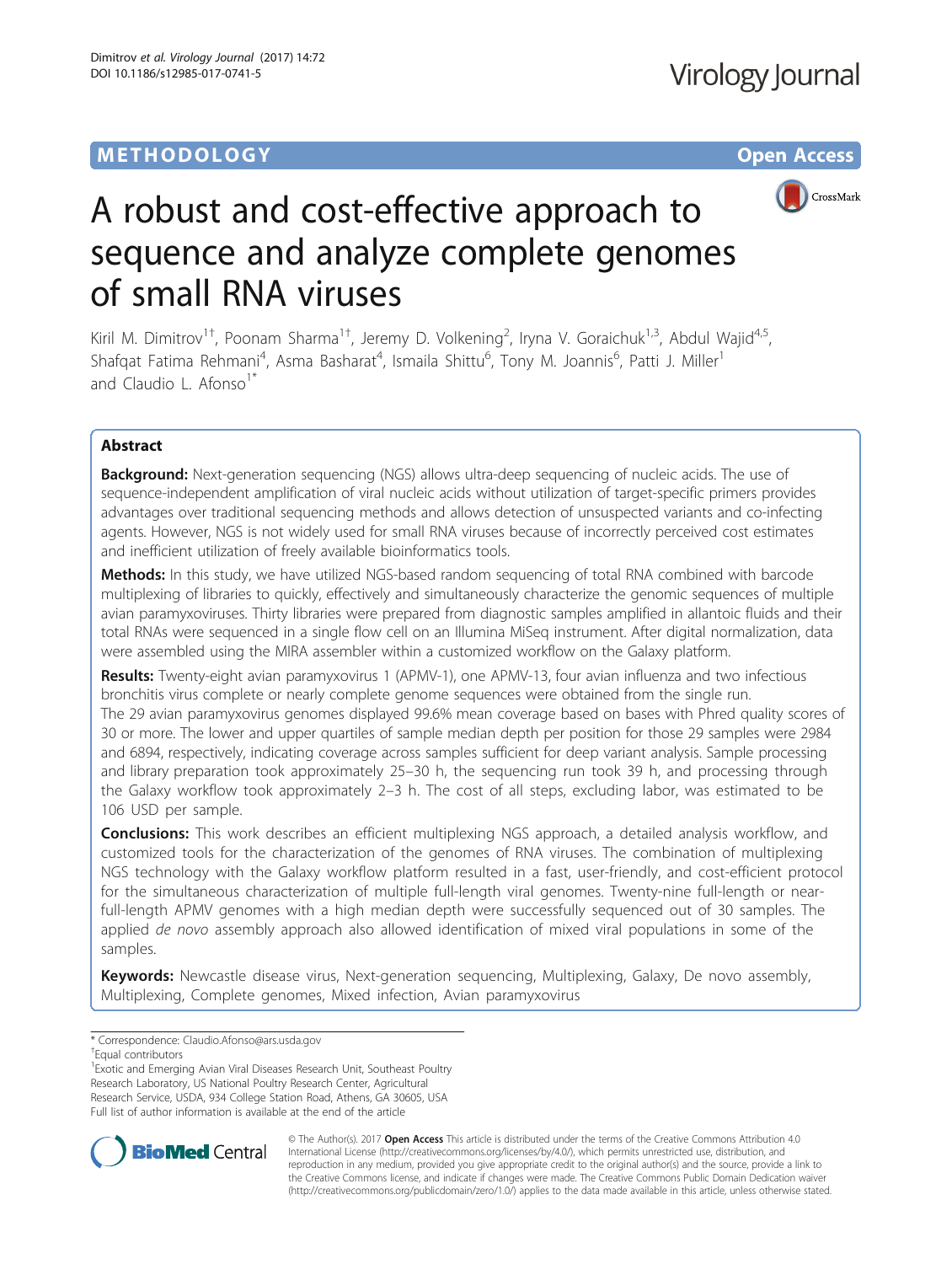# Background

Conventional laboratory methods like enzyme-linked immunosorbent assay, nucleic acid hybridization technique, and polymerase chain reaction (PCR) are all common and inexpensive diagnostic and research tools utilized in virology [[1](#page-11-0)]. However, as these assays are highly dependent on reagents (primers, probes, antibodies) developed from previously known and characterized viruses, they might be ineffective for the identification of new viral variants, new pathogens or a mixed population of pathogens that have high genetic divergence from those described previously [\[1](#page-11-0), [2](#page-11-0)]. Next-generation sequencing (NGS) technologies enable large numbers of samples to undergo parallel sequencing, and can be used for the detection and characterization of multiple agents from one sample. The use of sequence-independent amplification of viral nucleic acids eliminates the need for prior knowledge of genomic sequences and provides advantages over traditional methods such as PCR amplification or microarray hybridization dependent on target-specific primers [\[2](#page-11-0), [3\]](#page-11-0). NGS technologies allow screening of clinical and environmental samples for the presence of viral pathogens, including previously unknown viruses [[4](#page-11-0)]. This has led to the discovery of numerous viral pathogens [[4](#page-11-0)–[6](#page-11-0)], including 2009 pandemic influenza A, a novel pegivirus, Canine bocavirus 3, and a novel hepacivirus [\[7](#page-11-0)–[10\]](#page-11-0).

The majority of previously employed techniques used virus enrichment prior to cDNA synthesis and library preparation, or used specific primers for amplification. Virion enrichment steps such as centrifugation, polyethylene glycol precipitation, ultrafiltration, chloroform treatment or nuclease treatment have been used for RNA viruses [[3, 11, 12](#page-11-0)]. Other techniques, such as gDNA depletion and host RNA depletion to enrich for viral RNA [\[13](#page-11-0)] and DNase pretreatment of the allantoic fluid to enrich for viral particles, have also been described [[14](#page-11-0)]. Different methods have been employed for producing cDNA following enrichment, including sequence-independent single primer amplification (SISPA) and universal primers which have been used for sequencing RNA viruses [\[4](#page-11-0), [15\]](#page-11-0) including Newcastle disease virus (NDV) [[11](#page-11-0)] and avian paramyxovirus (APMV) 4 and 6 [\[16](#page-11-0)].

The genus Avulavirus of the family Paramyxoviridae, order Mononegavirales, consists of 14 known avian paramyxovirus serotypes (APMV  $1 - 14$ ) [\[17](#page-11-0)-[19\]](#page-11-0). Of these, APMV-1, synonymous with Newcastle disease virus, is the most widely characterized and studied due to the economic importance of Newcastle disease (ND) caused by virulent strains of the virus. Newcastle disease is one of the most significant poultry diseases and infects both wild and domestic avian hosts. NDV has a singlestranded, non-segmented, negative-sense RNA genome consisting of six genes in order of 3' to 5': nucleocapsid

(NP), phosphoprotein (P), matrix (M), fusion (F), hemagglutinin-neuraminidase (HN), and polymerase (L), coding for these six structural proteins and at least one additional V protein [[20](#page-12-0)–[22\]](#page-12-0). Newcastle disease viruses have three genome sizes – 15186, 15192 and 15198 nucleotides, and are genetically grouped into two divergent classes that are further classified in genotypes [[23](#page-12-0)–[25\]](#page-12-0).

Newcastle disease viruses are constantly evolving and different genetic groups undergo simultaneous evolutionary changes in different geographical locations [[22, 26\]](#page-12-0) making the available genetic makeup information outdated. These evolutionary changes present challenges for prompt diagnosis. Some currently validated methods are target-oriented and might fail to detect new viral genetic variants [\[27](#page-12-0)–[29](#page-12-0)]. Lack of complete genetic information for many NDV isolates further hampers the better understanding of Newcastle disease evolution and epidemiology. Furthermore, mixed viral infection are not uncommon in animals, and in the case of poultry, they are quite frequent [[30](#page-12-0)]. Efficient and accurate identification of these pathogens is essential for the development of adequate disease control strategies. These challenges require an approach that provides de novo, rapid and high-quality genetic characterization of fulllength viral genomes.

Until recently, genome sequencing of small RNA viruses, including NDV, has been performed using overlapping genome amplification with primer pairs. This approach is laborious, depends on preexisting information, and produces very low depth. NGS advances provide tools for deep sequencing of multiple viral strains in a short time. However, the simultaneous cost- and timeeffective sequencing and characterization of a large number of NDV genomes has not yet been reported. The aim of the current study was to utilize sequenceindependent NGS technologies applied to viral nucleic acids for the simultaneous and rapid characterization of multiple NDV genomes. We demonstrate a straightforward, efficient protocol for multiplexed sequencing using a single flow cell on the Illumina MiSeq platform coupled with a detailed customized Galaxy workflow for de novo assembly that allows for quick and accurate generation of near-full-length, or full-length, genome sequences of dozens of isolates, simultaneously. Furthermore, we report the efficient detection and complete sequencing of contaminant RNA viruses.

# Methods

# Virus propagation

Twenty nine NDV and one APMV-13 isolates were submitted to the Southeast Poultry Research Laboratory of the USDA in Athens, Georgia, USA. The viruses were isolated in Pakistan ( $n = 15$ ), Nigeria ( $n = 9$ ) and Ukraine  $(n = 6)$  between 2003 and 2015. Viruses were propagated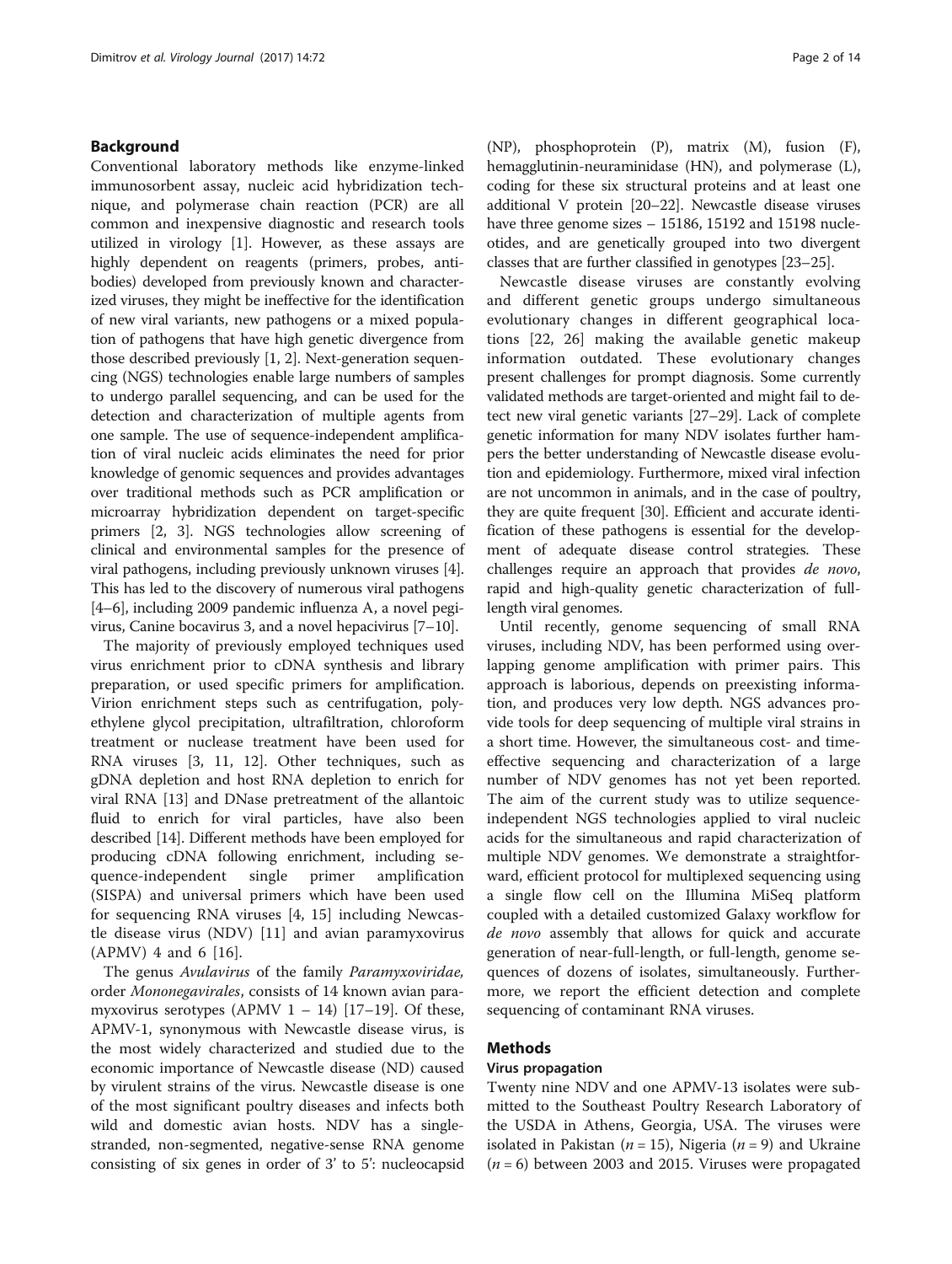in 9-to-11-day-old specific-pathogen-free (SPF) embryonating chicken eggs [[31](#page-12-0)]. The background information of the 30 isolates used in the study is summarized in Additional file [1:](#page-10-0) Table S1.

#### RNA isolation

RNA from each sample was extracted from allantoic fluids. Two milliliters (equal volumes of 0.25 ml) of each sample were aliquoted into 8 microtubes, each containing 0.75 ml of TRIZOL LS (Invitrogen, USA). After 5 min of incubation, 0.2 ml of chloroform was added to each tube and shaken vigorously. After 10 min of additional incubation at room temperature, tubes were centrifuged at  $12000 \times g$  for 15 min at 4 °C. The aqueous phase from all eight tubes was removed and pooled for each sample. Two milliliters of aqueous layer of each sample were treated with 4 μl Turbo DNase 2U/μl (Ambion, USA) for 15 min at 37 °C and then placed on ice. The extraction proceeded using the QIAamp® Viral RNA Mini Kit (Qiagen, USA) according to the manufacturer's instructions. Briefly, DNase-treated aqueous phase was passed through a spin column for RNA absorption on the QIAamp silica membrane followed by washing with 2 ml of provided buffers AW1 and AW2 using the QIAvac 24 Plus vacuum manifold (Qiagen, USA). The RNA was eluted in 50 μl buffer AVE. Eluted RNA was quantified using a Qubit® RNA HS Assay Kit in a Qubit® fluorometer (ThermoFisher Scientific, USA) and stored at -20 °C until further use.

#### NDV RNA capture

A set of three biotinylated oligonucleotides designed from consensus of alignment of 330 available NDV genomes were used for NDV RNA capture (Oligo 1 – 5'- AGA GAA TCT GTG AGG TAC GA/3Bio -3' at nucleotide position 8; Oligo 2 – 5' -TTC TCA AGT CAT CGT GAC AG/3Bio -3' at position 5905; Oligo 3 – 5' - CCC TGC ATC TCT CTA CAG/3Bio -3' at position 12226) (GenBank accession number AF431744). RNA capture reactions were performed using 50 μl RNA incubated with 167 μl 6X saline-sodium phosphate-EDTA buffer (900 mM NaCl, 60 mM  $NaH_2PO_4$ , 60 mM Na2EDTA), 2 μl RNaseOUT 40 U/μl (Invitrogen, USA) and 1.5 μl 100 μM mix of the three primers. Reactions were performed at 70 °C for 5 min, followed by 15 min at 55 °C. Two hundred fifty microliters of 1X binding and wash buffer solution (2 M NaCl) containing 12.5 μl (0.05%) Sera-Mag beads (magnetic streptavidin-coated beads, GE Healthcare Life Sciences, USA) was prepared for each sample and mixed with the capture reaction products for binding. Washing was done on a magnetic stand with 500 μl of 0.5X binding and wash buffer one time and twice with bead wash buffer (5 M NaCl, 1 M Tris-HCl [pH 7.5], 0.5 M EDTA, and 0.01% Tween $^{\circ}$  20)

to remove unbound RNA. Viral RNA was recovered by adding 19 μl of 10 mM Tris-HCl (pH 7.5) to the bead mixture and incubating at 65 °C for 5 min followed by cooling on ice until the next step. In a separate experiment, a comparison with three known NDV was performed and the libraries were prepared side-by-side with and without the capture step, while all remaining steps of the library preparation were identical.

## Reverse transcription

Reverse transcription reactions were performed using the M-MLV Reverse Transcriptase (Moloney Murine Leukemia Virus Reverse Transcriptase, Invitrogen, USA) and 10 μl RNA (concentration varied from below 250 pg/ $\mu$ l to 55 ng/ $\mu$ l), 1.0  $\mu$ l Random Primers mix (3 μg/μl) (Invitrogen, USA) and following manufacturer's instruction. The cDNA products were purified using 60 μl Agencourt® RNAClean® XP beads (Beckman Coulter, USA) as per manufacturer's instructions. Purified cDNA were recovered in 15 μl of 10 mM Tris-Cl (pH 7.5) and quantified using a Qubit® ssDNA Assay Kit (ThermoFisher Scientific, USA) on the Qubit® fluorometer.

#### Library preparation, quality and quantity assessment

DNA libraries ( $n = 30$ , one library for each sample), were prepared for deep sequencing using 1 ng purified cDNA (0.2 ng/μl in molecular grade water) and the Nextera XT DNA Library Preparation Kit (Illumina, USA) following the manufacturer's protocol. The resulting dsDNA products were purified with 30 μl Agencourt<sup>®</sup> AMPure<sup>®</sup> XP beads (Beckman Coulter, USA) by incubating at room temperature for 5 min followed by two washes with 200 μl 80% ethanol on a magnetic stand. The tubes with the beads were air dried for 10 to 15 min at room temperature and the library products were recovered in 52.5 μl of Resuspension Buffer. The quality and fragment length distribution for each library was assessed using the Agilent High Sensitivity DNA Kit (Agilent Technologies, USA) on the Agilent 2100 Bioanalyzer (Agilent Technologies, Germany). The Qubit<sup>®</sup> fluorometer and the Qubit®dsDNA HS Assay Kit were used for measuring the concentration of the libraries.

#### Equimolar dilution and pooling of the NGS libraries

All libraries for NGS were diluted to a 4 nM concentration, based on their determined concentrations and fragment sizes. Equal volumes of 5 μl of each library were pooled and denatured with NaOH (0.2 N final concentration) for 5 min. The pooled mixture was vortexed and spun briefly and incubated at room temperature for 5 min. The pool was further diluted to 20 pM concentration with chilled HT1 hybridization buffer (Illumina, USA). Using the same buffer, the final concentration of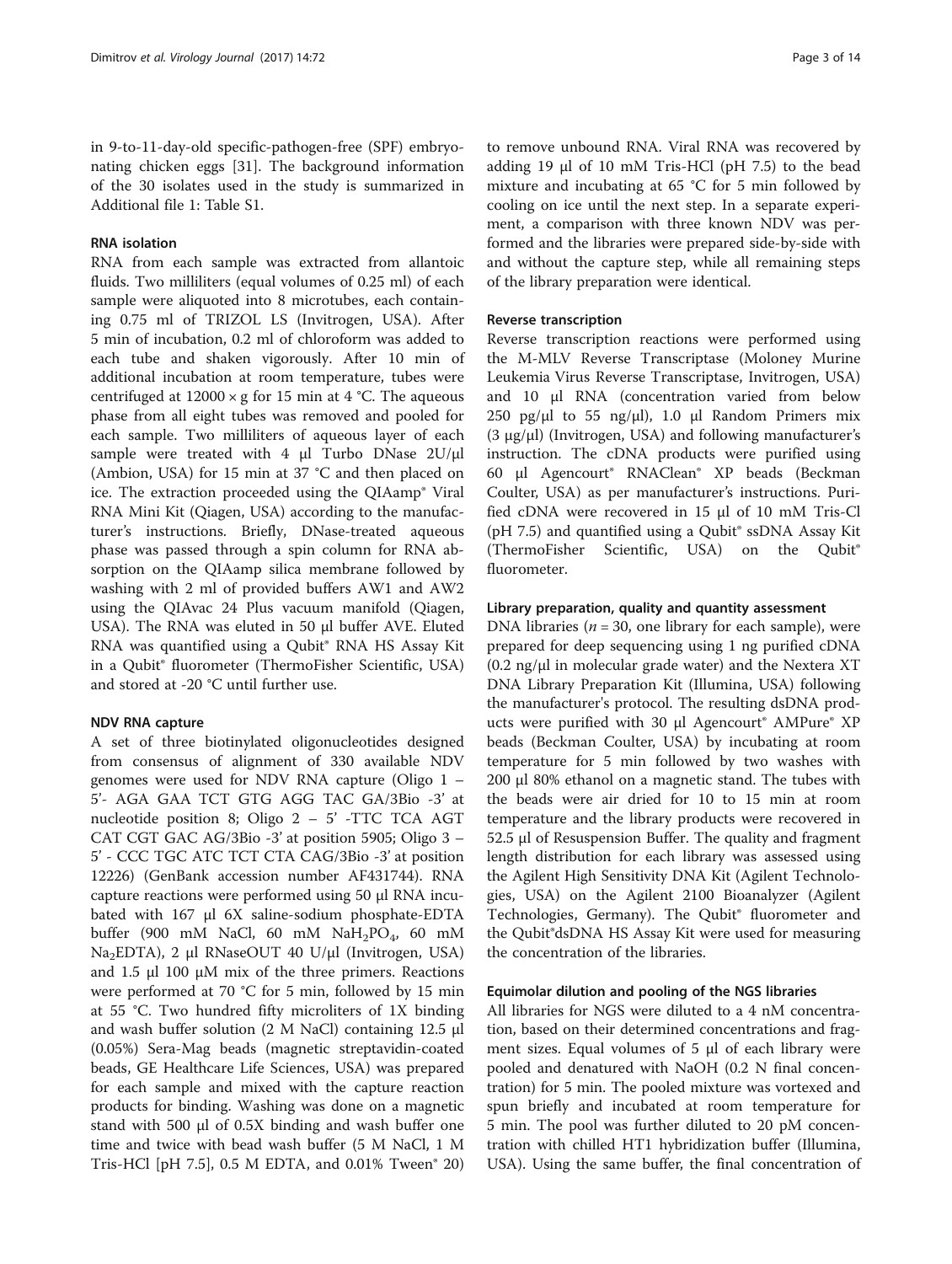the library pool was diluted to 10 pM. Control library (3% PhiX library, Illumina, USA) was added and the pool was snap-chilled on ice. The library pool (600 μl) was loaded in the flow cell of the 500 cycle MiSeq Reagent Kit v2 (Illumina, USA) and pair-end sequencing  $(2 \times$ 250 bp) was performed on the Illumina MiSeq instrument (Illumina, USA). After automated cluster generation in MiSeq, the sequencing reads were processed and all statistical data generated by the instrument were collected and summarized.

## Genome assembly

A workflow was designed to perform pre-processing and assembly of the raw sequencing data as diagrammed in Fig. 1 using the Galaxy platform interface [\[32](#page-12-0)]. Processing was carried out via Galaxy and PBS/Torque on a local dual node 128-core cluster. Briefly, raw read quality was assessed using FastQC [\[33](#page-12-0)] and residual adapter sequences were trimmed using Cutadapt v1.6 [\[34](#page-12-0)]. Trimmed reads were mapped against the Gallus and PhiX174 reference genomes using BWA-MEM v0.2.1 in order to identify host and control library read contamination [[35, 36](#page-12-0)]. Host and control library reads were filtered using the Filter sequences by mapping v0.0.4 tool in Galaxy [[37\]](#page-12-0). The forward and reverse files, which were no longer synchronized due to adapter trimming and filtering, were re-synchronized using in-house tool. Overlapping read pairs were joined with PEAR v0.9.6.0

[[38\]](#page-12-0). Chimeric Nextera reads were removed by an inhouse tool which discarded single reads with partial mappings in opposite orientations. Digital normalization via median k-mer abundance was performed using the Khmer package v1.1-1 (cutoff = 100, kmer size = 20, number of tables to use = 4, table size = 1e9) [[39, 40\]](#page-12-0). De novo assembly was performed using the MIRA assembler v3.4.1 [\[41](#page-12-0)]. The following parameters and settings were specified for the assembly step: assembly method =  $de$  novo, assembly quality grade = accurate, use read  $extension = yes$ , minimum reads per contig = 100, minimum overlap = 16, mark repeats = yes, maximum megahub ratio =  $0.2$ , spoiler detection = yes, with default settings for the rest of the parameters. Reference-based orientation and scaffolding of the contigs produced by the assembler were performed using V-FAT v1.0.0 (Broad Institute, Cambridge, MA, USA). The consensus sequence was then re-called based on BWA-MEM mapping of trimmed but un-normalized read data to the genome scaffold and parsing of the mpileup alignment using in-house software. As a final step, LoFreq [\[42](#page-12-0)] was used to estimate variant frequencies in the obtained genomic data. A graphic representation of all major steps included in the sample preparation and analyses is provided in Additional file [2:](#page-10-0) Figure S1. The obtained sequences were phylogenetically analyzed with closely related sequences of isolates deposited in GenBank using MEGA6 [[43](#page-12-0)], as previously described [\[25](#page-12-0)].

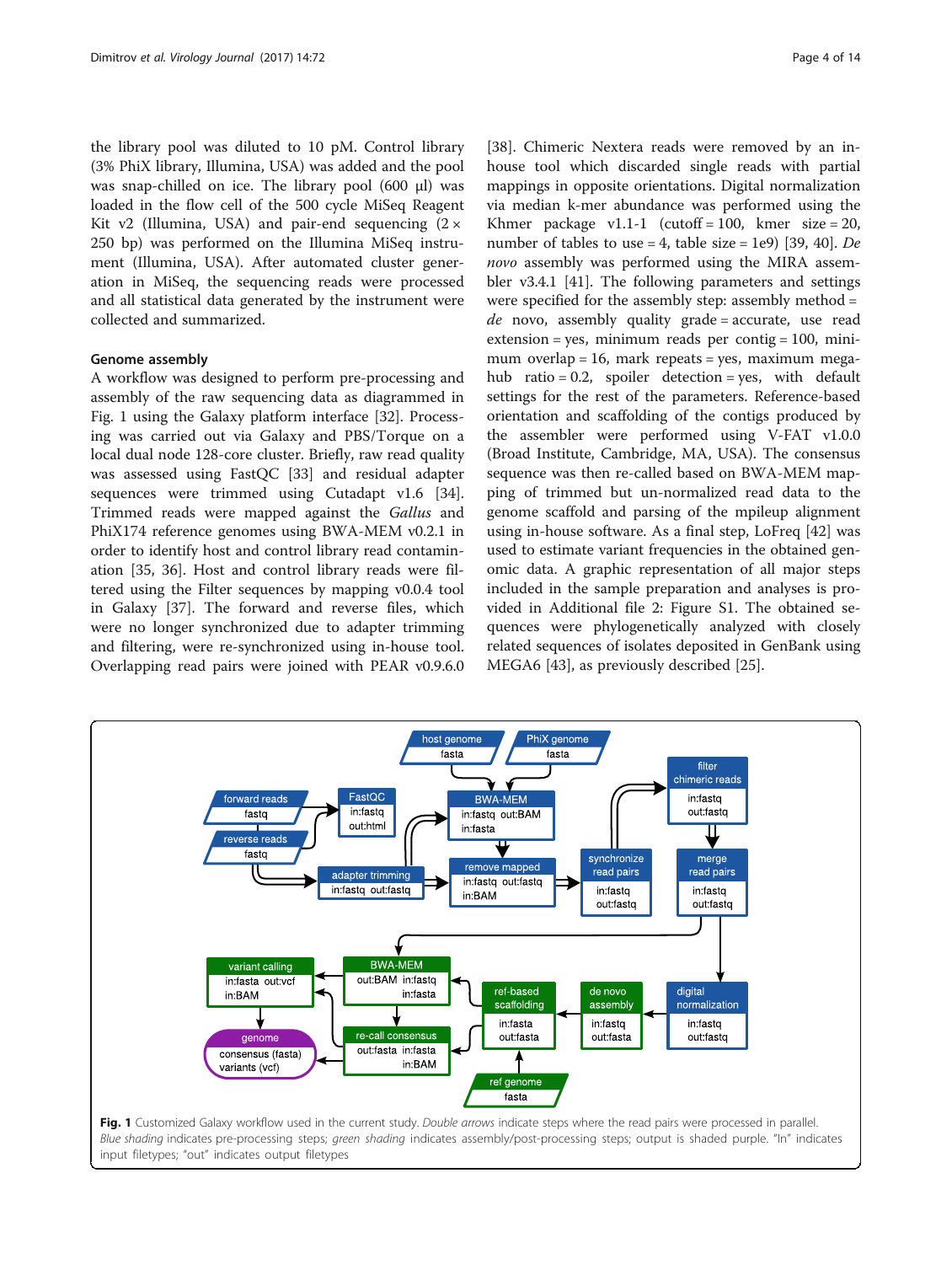#### Results

#### Nucleic acids quantification and libraries fragment size

The nucleic acid concentrations obtained at different steps throughout the preparation of the libraries for sequencing are summarized in Additional file [3:](#page-10-0) Table S2. The lowest detected RNA concentration was 2 ng/μl and the maximum was 55 ng/μl. After RNA purification, the RNA concentrations of five samples were below the detection limit of Qubit (250 pg/ $\mu$ l); however, these samples resulted in sufficient cDNA quantity to be further processed in library preparation. The generated libraries had a relatively narrow combined distribution of mean fragment lengths (mean 351 bp, standard deviation 30 bp, with 26 of 30 libraries within the range of 334 to 371 bp) (see Additional file [3](#page-10-0): Table S2). It was observed that the true fragment length distributions observed post-sequencing were shorter than expected based on Bioanalyzer reports, even after counting for adapter length (Table S2). As a result, a large proportion (more than 90% in nearly all libraries) of read pairs overlapped at the ends. The source of the discrepancy with the Bioanalyzer estimates is still unclear.

#### Summarized statistics of the sequencing run

A summary of the sequencing run statistics as estimated by the MiSeq instrument is provided in Table 1. A cluster density of 917 +/- 19 K/mm<sup>2</sup> and 92.34% of the clusters passing the chastity filter yielded a total of 8.4 Gigabases of data. Of 17.7 million total reads, 96.31% passed the instrument quality control filter. Almost 80% of the bases were assigned Phred quality scores equal or greater to Q30 (Q30 score is equivalent to an expected error rate of 0.001). The fraction of reads in the pool

paramyxovirus isolates in a single run

| Data                                              | Results      |
|---------------------------------------------------|--------------|
| Cluster density ( $K/mm2$ ) <sup>a</sup>          | $917 +/- 19$ |
| Clusters passing filter <sup>b</sup>              | 92.34%       |
| Total number of reads                             | 17762176     |
| Pass-filter reads <sup>c</sup>                    | 16403251     |
| Percentage of reads passing filter                | 96.31%       |
| $\geq$ 030 <sup>d</sup>                           | 77.9%        |
| Lowest representation for any index <sup>e</sup>  | 0.0007%      |
| Highest representation for any index <sup>e</sup> | 7.16%        |

<sup>a</sup> shows number of clusters per square millimeter (optimal cluster density is

1000–1200, can vary with chemistry)<br><sup>b</sup> indicates the purity of the signals detected from the clusters (i.e. signals passing chastity filter that is the ratio of the brightest base intensity divided by the sum of the brightest and second brightest base intensities and the filtration process removes the least reliable clusters from the image analysis results)

 $c$  reads passing filter (about 15 million reads are expected from an optimally clustered flow cell)

percentage of bases with Phred quality score equal or greater to 30

e percentage of pass-filter reads assigned to any index

assigned to each sample varied from 0.0007 to 7.16% (mean  $3.2 \pm 1.4\%$ ).

#### Optimization of the assembly/analysis workflow

In order to take advantage of the overlapping reads, a merging step was introduced to produce longer pseudoreads and to reduce complexity of the assembly task. An essential optimization was made by reducing the estimated coverage depth to a level that would still produce optimal assemblies. Two techniques for data reduction were investigated. Random sub-sampling resulted in loss of specific regions in the genome with reproducibly low coverage (data not shown). Digital normalization, which aims to down-sample high-coverage regions while preserving reads from low-coverage areas, provided means for decreasing the number of used reads to an optimal level without loss of data, and thus, was incorporated into the customized Galaxy workflow prior to assembly. In order to determine an optimal target depth for assembly, preliminary test assemblies using the Velvet assembler v1.2.10 [\[44](#page-12-0)] were performed on a geometric progression of sampling depths from 10x to 10000x (the approximate depth of the raw data) with an additional optimization of the velvetg "cov\_cutoff" parameter for each depth (parameter used to low coverage nodes). The results indicated that optimal (in this case, full-length) assembly occurred over a range of approximately one order of magnitude (100x to 1000x). Below and above this range, fragmentation began to occur (Fig. 2).

#### Data analysis

The final outputs of the analysis workflow for each sample included a consensus genome scaffold (.fasta), a file of all assembled contigs (.fasta), a variant frequency call Table 1 Statistics of next-generation sequencing of 30 avian<br>
file (variant call format or .vcf) and a set of summary



various read depths. Shown are the longest contig produced at each read depth as a fraction of the full genome length. Subsamples up to 200x were generated using digital normalization. Above 200x, additional reads were added using random subsampling (due to issues with high median cutoffs in the kh-mer package). At each subsampling depth, the final velvetg assembly was optimized for maximum contig length based on the "cov\_cutoff" parameter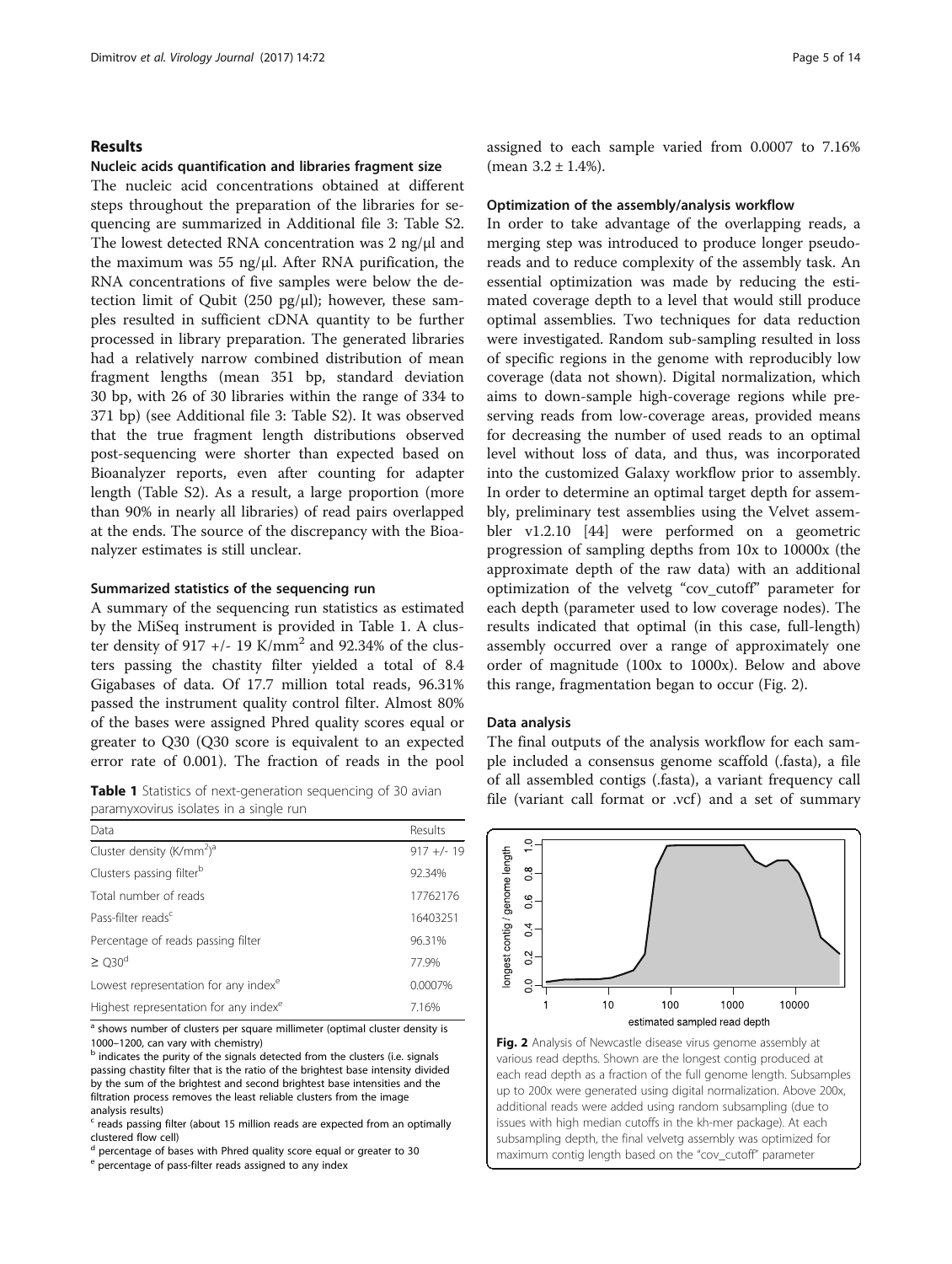statistics on the run and the assembly. An in-depth summary of the outputs from all samples is presented in Tables [2](#page-6-0) and [3](#page-7-0), including detailed information on read quality and depth distributions and genome coverage per sample. A total of 29 full-length or near-full-length APMV genomes (99.56% mean genome coverage) were obtained from 30 libraries with only one sample (#1005) having coverage below 99% and nine samples having 100% coverage (Tables [2](#page-6-0) and [3\)](#page-7-0). The lower and upper quartiles of median depth per position of the sequencing results were 2984 and 6894 respectively, allowing for accurate detection of low-frequency single nucleotide variants. In fact, all but one NDV samples had a median read depth of at least 2583 (the exception, sample 1005, was found to consist of approximately 98% avian influenza virus reads after host filtering). In addition to NDV genome assembly, the de novo strategy allowed for the detection of full-length and near-full-length genomes of avian influenza virus (AIV) in libraries of isolates 998, 1005, 1009 and 1011 [\[45](#page-12-0)], as well as infectious bronchitis virus (IBV) in samples 1003 and 1009. The coverage of the two obtained IBV genomes was 85.78 and 99.37%, while the sequenced AIV genes had coverages ranging between 92.23 and 100%, and two complete AIV genomes were sequenced (see Table [3\)](#page-7-0). The estimated median depths for the IBV (5 and 22) and AIV (from 35 to 1274) isolates were lower (Table [3](#page-7-0)), most likely reflecting the lower titer of these viruses in the samples. Sample 959 was identified as a member of the novel APMV serotype 13 and the median depth for this sample was 3484. The host reads were between 0.1 and 5.4% (average 1.3%) of all reads per sample. No data was obtained from the library of sample 688 (only 0.0007% of the raw reads were assigned to this sample). The results from the comparison of the three NDV libraries prepared side-by-side with and without the capture step showed identical accuracy, not significantly affected overall coverage and near full-length and full-length genomes were obtained using both approaches. However, the number of NDV-specific reads decreased by approximately 30% when the capture step was not performed (see Table [4\)](#page-9-0).

While the high-throughput workflow sometimes resulted in short segments of missing data at the genome termini and/or at one short internal gap, complete sequences for all coding regions of the 29 APMV positive samples were obtained directly from the workflow. Nearly all of the short missing regions occurred at either the termini (a common issue in viral NGS sequencing) [[46\]](#page-12-0) or at one specific intergenic location in the genome between genes N and P which displayed extremely low coverage in all analyzed samples (possibly as a result of high GC content – 76%). For the purpose of submitting full-length NDV sequences to GenBank, we sequenced the termini using a previously described

protocol [\[47](#page-12-0)] and primers designed for the current study (see Additional file [4](#page-10-0): Table S3). The internal gaps, where necessary, were sequenced using PCR and Sanger sequencing (for primers sequences see Additional file [4](#page-10-0): Table S3). This additional work was not included in the time/cost estimates, as it was performed to submit complete NDV sequences to Gen-Bank and would not be necessary for a full analysis of the coding regions.

## Time and cost estimates

The time and cost estimates for all steps are summarized in Additional file [5](#page-10-0): Table S4. Assuming the addition of the first reagent as the start and the final dilutions of the samples as the end of the procedure, the approximate time taken for preparing 30 samples was 25 to 30 person-hours. The sequencing run (500 cycle kit) lasted 39 h. Submission of the raw data to the customized Galaxy workflow and data analysis on the cluster took an additional 2 to 3 h. The average cost of all steps, including all reagents but excluding labor, depreciation and maintenance of equipment, was estimated to be approximately 106 USD per sample.

#### **Discussion**

Next-generation sequencing has been previously described for whole-genome sequencing of NDV by our team and others [[48](#page-12-0)–[55\]](#page-12-0); however, this study is the first report that demonstrates robust simultaneous genomic characterization of multiple NDV viruses in a single NGS run. The study further demonstrates the added benefit of conducting random non-targeted sequencing with an optimized *de novo* assembly workflow for identification of mixed viral infections. In contrast to previous work, here an optimized and customized workflow that employs publically available tools and produced consistently high quality assemblies of complete genomes is described in details. This study also provides detailed statistical and sequencing information that allows quality and quantity assessment of the obtained results.

Our findings demonstrate that the described chemistry and bioinformatics approach is sufficiently robust to obtain and distinguish the complete genomes of completely different types of RNA viruses during a mixed infection. In addition to the conclusive results with NDV and APMV-13 (family *Paramyxoviridae*), the complete or near complete genomes of four avian influenza and two infectious bronchitis viruses, which were co-infecting five samples originally identified as Newcastle disease viruses alone, were also obtained. Infectious bronchitis viruses belong to the family Coronaviridae and are single-stranded positive-sense RNA viruses with genome size of approximately 27,5 to 28 kb, excluding the poly (A) tail, which includes ten open reading frames [\[56](#page-12-0)].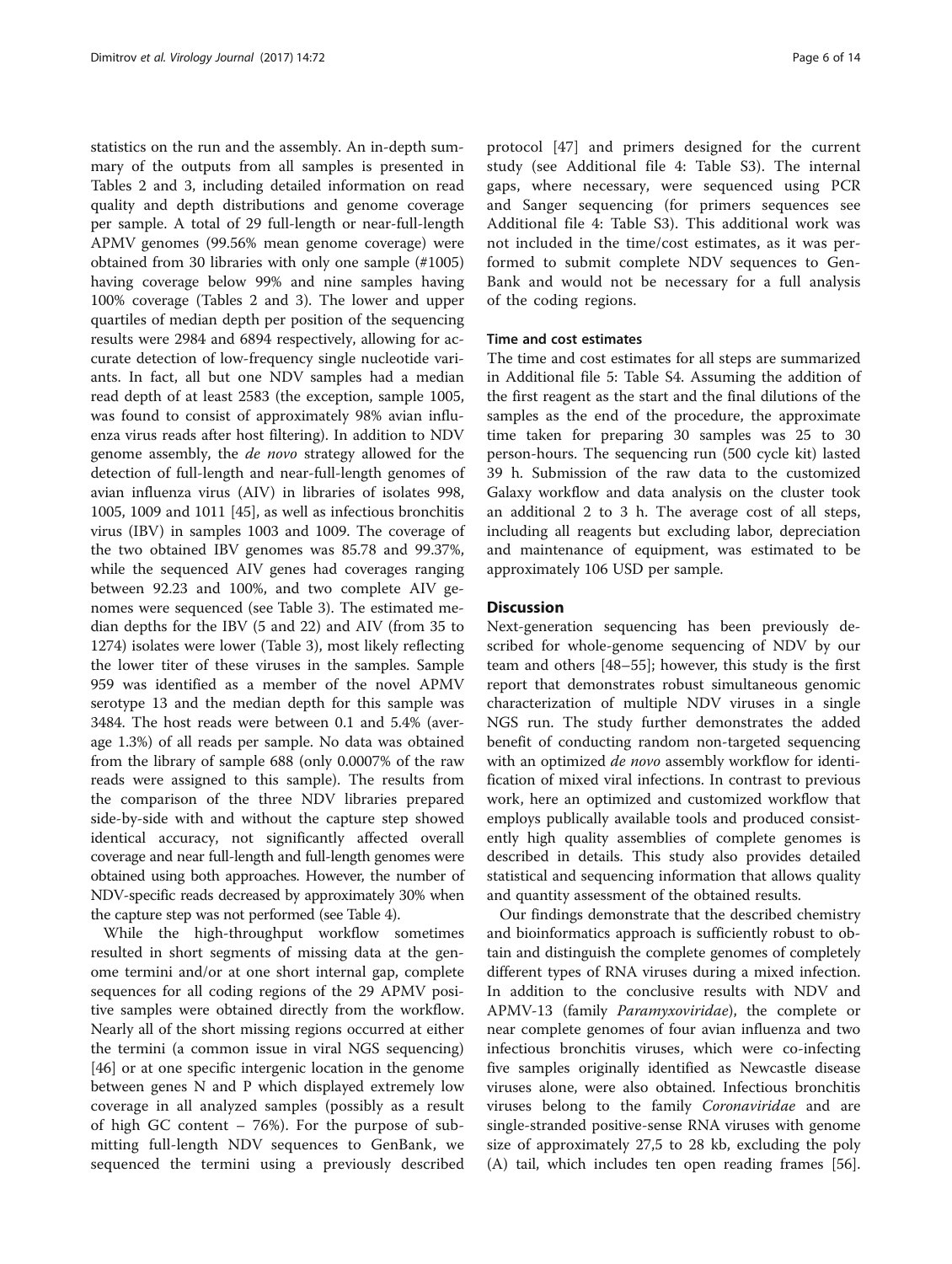|                   |                            | Table 2 Summary of sequencing and assembly data |                                                  |                                      | of 25 avian paramyxovirus isolates   |                     |                                   |                                                       |                                   |                                             |                            |                                                |                      |
|-------------------|----------------------------|-------------------------------------------------|--------------------------------------------------|--------------------------------------|--------------------------------------|---------------------|-----------------------------------|-------------------------------------------------------|-----------------------------------|---------------------------------------------|----------------------------|------------------------------------------------|----------------------|
| number<br>Isolate | reads <sup>a</sup><br>% PF | raw read pairs<br>Number of                     | filtered read<br>pairs <sup>b</sup><br>Number of | read quality <sup>c</sup><br>Forward | Reverse read<br>quality <sup>c</sup> | Identified<br>virus | Final coverage depth <sup>c</sup> | reads used for<br>consensus <sup>d</sup><br>Number of | Consensus<br>nucleotide<br>length | Missing positions<br>at 5' end <sup>e</sup> | internal gaps<br>Length of | at 3' end <sup>e</sup><br>positions<br>Missing | coveragee<br>Percent |
| 1002              | 2.49                       | 409193                                          | 405137                                           | 2 37 38 38 38                        | 2 36 37 38 38                        | š                   | 0 3680 6088 7868 18004            | 390740                                                | 15124                             |                                             | 89                         |                                                | 99.55                |
| 1004              | 2.67                       | 437755                                          | 432361                                           | 2 37 38 38 38                        | 2 34 37 38 38                        | š                   | 041856151790914329                | 422150                                                | 5125                              |                                             | 67                         |                                                | 99.56                |
| 1007              | 4.20                       | 688524                                          | 681691                                           | 2 37 38 38 38                        | 2 36 37 38 38                        | À                   | 0817 3648 7368 19348              | 665220                                                | 5125                              |                                             | 67                         |                                                | 99.56                |
| 994               | 1.39                       | 227500                                          | 226196                                           | 2 37 38 38 38                        | 2 36 37 38 38                        | <b>NO</b>           | 0 1758 2756 4186 14276            | 219609                                                | 5121                              |                                             |                            |                                                | 99.53                |
| 995               | 1.38                       | 226050                                          | 224416                                           | 2 36 37 38 38                        | 2 34 36 37 38                        | $\geq$              | 021622995 4197 9101               | 216240                                                | 15110                             |                                             | 82                         |                                                | 99.46                |
| 996               | 1.53                       | 251238                                          | 250338                                           | 2 37 38 38 38                        | 2 34 37 37 38                        | ð<br>N              | 0 2383 3175 4411 9167             | 242158                                                | 5104                              | 20                                          | 89                         |                                                | 99.42                |
| 1001              | 3.79                       | 621655                                          | 618002                                           | 2 37 38 38 38                        | 2 36 37 38 38                        | <b>NO</b>           | 0 4653 6784 9510 21623            | 594361                                                | 5122                              |                                             | $\overline{C}$             |                                                | 99.54                |
| 997               | 1.72                       | 281376                                          | 266251                                           | 2 37 38 38 38                        | 2 35 37 38 38                        | <b>NO</b>           | 0 1937 3026 4030 9645             | 233775                                                | 5104                              | 22                                          | 66                         |                                                | 99.42                |
| 999               | 1.70                       | 279207                                          | 272105                                           | 2 37 38 38 38                        | 2 36 37 38 38                        | $\geq$              | 0 1728 2583 4496 11915            | 241105                                                | 5108                              |                                             | 84                         |                                                | 99.45                |
| 1000              | 1.74                       | 285079                                          | 280596                                           | 2 37 38 38 38                        | 2 35 37 38 38                        | <b>NO</b>           | 0 2338 3107 4441 8796             | 241724                                                | 5117                              |                                             | 75                         |                                                | 99.51                |
| 959               | 3.60                       | 590494                                          | 588212                                           | 2 37 38 38 38                        | 2 37 38 38 38                        | APMV-13             | 1 2250 3484 5801 23998            | 531520                                                | 16126                             | 20                                          |                            |                                                | 99.88                |
| 960               | 434                        | 711909                                          | 709377                                           | 2 37 37 38 38                        | 2 37 37 38 38                        | $\geq$              | 0 3738 5631 7347 19491            | 628837                                                | 15135                             | 25                                          | 32                         |                                                | 99.62                |
| 961               | 4.61                       | 756197                                          | 753487                                           | 2 36 37 38 38                        | 2 35 37 38 38                        | <b>NO</b>           | 045856509820614939                | 674667                                                | 5167                              | 25                                          |                            |                                                | 99.84                |
| 962               | 3.35                       | 548833                                          | 547622                                           | 2 37 38 38 38                        | 2 35 37 38 38                        | <b>NO</b>           | 246176340877214719                | 529553                                                | 15192                             |                                             |                            |                                                | 100.00               |
| 967               | 3.71                       | 607876                                          | 597902                                           | 2 37 38 38 38                        | 2 36 37 38 38                        | $\geq$              | 2 2673 3928 6881 26072            | 562657                                                | 15192                             |                                             |                            |                                                | 100.00               |
| 968               | 4.46                       | 731692                                          | 727838                                           | 2 37 38 38 38                        | 2 35 37 38 38                        | λğ                  | 0 250 7 413 6 73 93 22877         | 636218                                                | 5167                              | $\overline{0}$                              |                            |                                                | 99.87                |
| 695               | 7.16                       | 1156516                                         | 1129415                                          | 2 36 37 38 38                        | 2 35 37 38 38                        | <b>NON</b>          | 2 1678 3827 6301 32862            | 955829                                                | 15192                             |                                             |                            |                                                | 100.00               |
| 714               | 3.98                       | 653603                                          | 643246                                           | 2 37 37 38 38                        | 2 36 37 38 38                        | À                   | 1 2082 3513 6724 35052            | 570825                                                | 15192                             |                                             |                            |                                                | 100.00               |
| 715               | 3.63                       | 594802                                          | 580223                                           | 2 37 38 38 38                        | 2 36 37 38 38                        | <b>NO</b>           | 0 2608 5633 8881 28809            | 526885                                                | 15192                             |                                             |                            |                                                | 100.00               |
| 720               | 4.05                       | 663757                                          | 657982                                           | 2 37 37 38 38                        | 2 35 37 38 38                        | <b>NON</b>          | 3 3821 6267 9252 27439            | 525313                                                | 15192                             |                                             |                            |                                                | 100.00               |
| 861               | 3.51                       | 576077                                          | 574864                                           | 2 37 38 38 38                        | 2 35 37 38 38                        | š                   | 6 3930 6419 8881 27153            | 559394                                                | 15192                             |                                             |                            |                                                | 100.00               |
| 867               | 4.1                        | 673510                                          | 668781                                           | 2 37 38 38 38                        | 2 36 37 38 38                        | NO <sub>N</sub>     | 0 4284 6079 9028 23441            | 647586                                                | 15176                             | $\frac{8}{1}$                               |                            |                                                | 99.89                |
| 892               | 3.92                       | 642753                                          | 642250                                           | 2 37 38 38 38                        | 2 35 37 38 38                        | $\geq$              | 15147 7049 9922 1822              | 618591                                                | 15180                             | $\supseteq$                                 |                            |                                                | 99.92                |
| 913               | 4.06                       | 665640                                          | 661350                                           | 2 36 37 38 38                        | 2 35 37 38 38                        | š                   | 0 2278 3784 7011 31842            | 566280                                                | 15192                             |                                             |                            |                                                | 100.00               |
| 688               | 0.01                       | no data                                         | $\stackrel{\triangle}{\geq}$                     | $\stackrel{\triangle}{\geq}$         | $\lessgtr$                           | $\lessapprox$       | $\lessapprox$                     |                                                       | $\lessgtr$                        | $\lessgtr$                                  | $\frac{4}{2}$              | $\lessgtr$                                     | $\lessapprox$        |

<span id="page-6-0"></span>

NA not applicable

the fraction of reads assigned to each sample out of all number of reads that passed filter (i.e. pass-filter reads)

the number of paired reads remaining after host and internal control filtering

numbers represent distribution (minimum | lower quartile | median | upper quartile | maximum)

abcdenumbers of paired reads used to re-call the final consensus for each sequence

the missing nucleotides at the ends and the fraction of the expected full genome length covered by the consensus scaffold (i.e. not containing unknown nucleotides)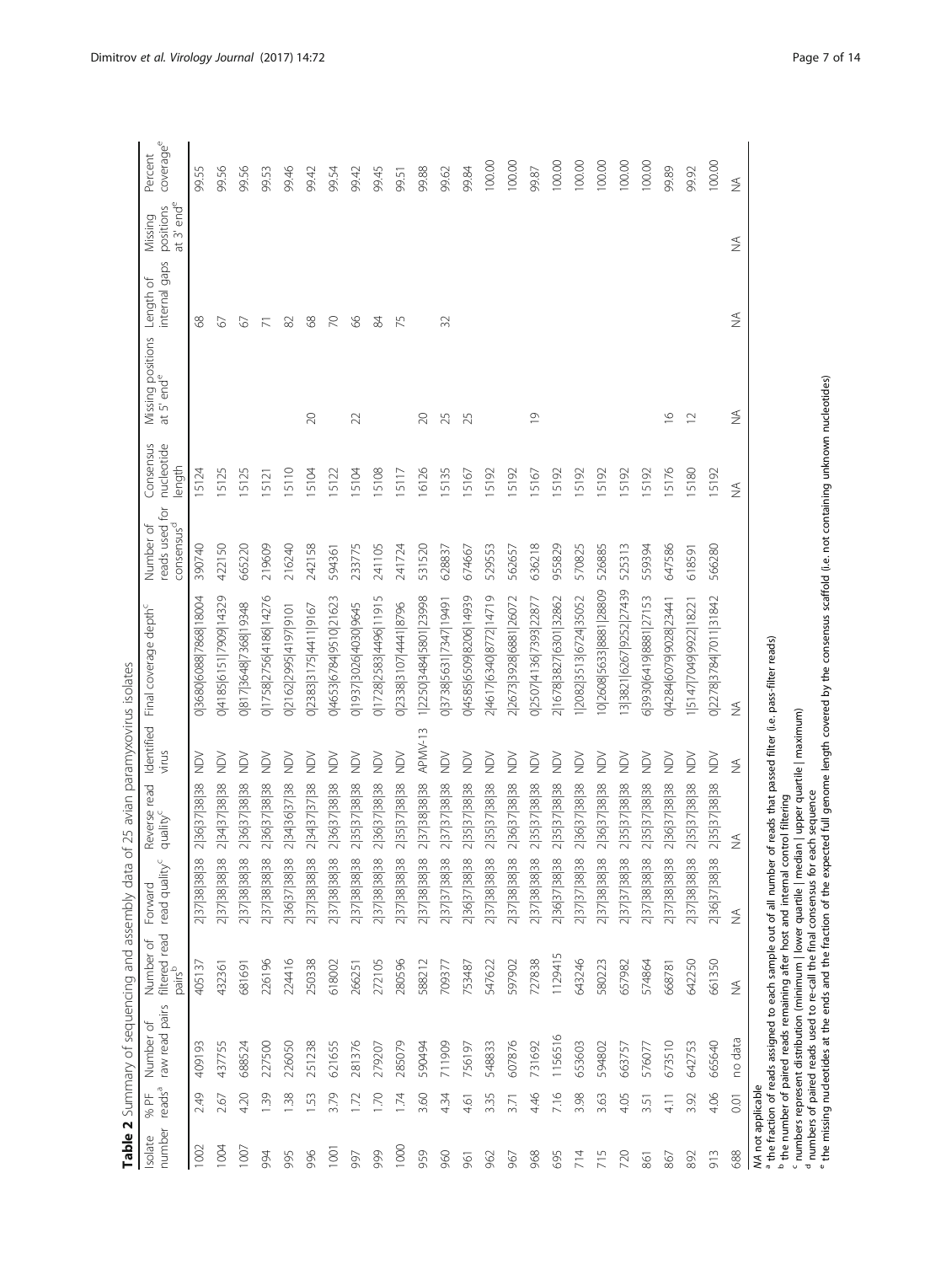<span id="page-7-0"></span>

|                                                                                                                                                                         | coveragef<br>Percent                                                      | 99.57                            | 85.78          | 95.41         | 100.00              | 100.00                | 100.00                       | 100.00                | 100.00                | 100.00               | 100.00               | $100.00$             | 99.57                            | 99.37         | 100.00            | 98.99              | 100.00         | 100.00            | 100.00            | 100.00            | 96.71            | 100.00         | 100.00                           | 100.00             | 100.00             | 100.00            | 100.00            | 100.00            | $100.00$        | 100.00           | $100.00$        |
|-------------------------------------------------------------------------------------------------------------------------------------------------------------------------|---------------------------------------------------------------------------|----------------------------------|----------------|---------------|---------------------|-----------------------|------------------------------|-----------------------|-----------------------|----------------------|----------------------|----------------------|----------------------------------|---------------|-------------------|--------------------|----------------|-------------------|-------------------|-------------------|------------------|----------------|----------------------------------|--------------------|--------------------|-------------------|-------------------|-------------------|-----------------|------------------|-----------------|
|                                                                                                                                                                         | at $3'$ end <sup>e</sup><br>positions<br>Missing                          |                                  | $\frac{8}{2}$  | $83$          |                     |                       |                              |                       |                       |                      |                      |                      |                                  | 18            |                   |                    |                |                   |                   |                   |                  |                |                                  |                    |                    |                   |                   |                   |                 |                  |                 |
|                                                                                                                                                                         | internal gaps<br>đ<br>Length                                              | 65                               | 3644           | 272           |                     |                       |                              |                       |                       |                      |                      |                      | 65                               | 19            |                   |                    |                |                   |                   |                   |                  |                |                                  |                    |                    |                   |                   |                   |                 |                  |                 |
|                                                                                                                                                                         | Missing positions<br>at 5' end <sup>e</sup>                               |                                  | 269            | 343           |                     |                       |                              |                       |                       |                      |                      |                      |                                  | 136           |                   | $\infty$           |                |                   |                   |                   | 24               |                |                                  |                    |                    |                   |                   |                   |                 |                  |                 |
|                                                                                                                                                                         | Consensus<br>nucleotide<br>length                                         | 15127                            | 23711          | 14494         | 2283                | 2334                  | 2151                         | 1683                  | 1497                  | 1410                 | 982                  | 838                  | 15127                            | 27469         | 2283              | 2324               | 2151           | 1683              | 1485              | 1410              | 958              | 838            | 15192                            | 2283               | 2334               | 2151              | 1683              | 1497              | 1410            | 982              | 808             |
|                                                                                                                                                                         | $\tilde{\mathbb{Q}}$<br>consensus <sup>d</sup><br>reads used<br>Number of | 525597                           | 904            | 1161          | 16804               | 38261                 | 23466                        | 14687                 | 11252                 | 7707                 | 5699                 | 3796                 | 485669                           | 3743          | 2791              | 7692               | 1675           | 2399              | 2117              | 2226              | 793              | 368            | 499378                           | 6242               | 7728               | 2743              | 5306              | 4314              | 1383            | 2092             | 516             |
| Table 3 Summary of sequencing and assembly data of five samples that were identified to have mixed populations of Newcastle disease virus (NDV) and other avian viruses | Final coverage depth <sup>c</sup>                                         | 0 4229 6090 8762 18055           | 025844         | 0 7 13 19 36  | 2685 1003 1446 2774 | 2 1845 2896 3432 4634 | 58   180   1496   1970   472 | 12 595 1057 1598 2604 | 25 886 1306 1867 2563 | 11 416 838 1030 1692 | 11 210 811 1357 2195 | 15 396 787 1222 1707 | 0 4216 6887 9403 18079           | 0 15 22 35 92 | 0 137 175 272 545 | 3 370 651 835 117. | 088 17 183 446 | 0 113 256 342 578 | 0 145 277 333 523 | 4 118 225 317 637 | 2 46 132 183 246 | 04783103139    | 1 3272 5386 7121 16101           | 0 181 290 462 1254 | 2 323 482 609 1077 | 8 127 172 220 437 | 3 217 449 685 906 | 3 180 380 605 758 | 3 74 98 153 242 | 459 255 372 579  | 3 29 70 137 216 |
|                                                                                                                                                                         | Identified<br>virus                                                       | NON                              | $_{\rm B}$ /8l | $_{\nu}$ /ON  | $AW' - PB2$         | $AW - PB1$            | $AV - PA$                    | HH - NA               | $AV - NP$             | AIV - NA             | $AV - MI, M2$        | AIV - NEP, NSI       | NON                              | $\otimes$     | $AV - PB2$        | $AW - PB1$         | $AV - PM$      | HH - NA           | $AN - NP$         | $AN - NA$         | $AV - MI$ , M2   | AIV - NEP, NS1 | $\sqrt{Q}N$                      | $AN - PB2$         | $AV - PB1$         | $AV - PA$         | $AN - MA$         | $AN - NP$         | $AN - WA$       | $AV - MI$ , $M2$ | AIV - NEP, NS1  |
|                                                                                                                                                                         | read quality <sup>c</sup><br>Reverse                                      | 36 37 38 38<br>$\overline{\sim}$ |                | 2 33 36 37 38 |                     |                       |                              |                       |                       |                      |                      |                      | 36 37 38 38<br>$\overline{\sim}$ |               |                   |                    |                |                   |                   |                   |                  |                | 36 37 38 38<br>$\overline{\sim}$ |                    |                    |                   |                   |                   |                 |                  |                 |
|                                                                                                                                                                         | read quality <sup>c</sup><br>Forward                                      | 2 37 38 38 38                    |                | 2 36 37 38 38 |                     |                       |                              |                       |                       |                      |                      |                      | 2 37 38 38 38                    |               |                   |                    |                |                   |                   |                   |                  |                | 2 37 38 38 38                    |                    |                    |                   |                   |                   |                 |                  |                 |
|                                                                                                                                                                         | filtered read<br>pairs <sup>b</sup><br>Number of                          | 540519                           |                | 123024        |                     |                       |                              |                       |                       |                      |                      |                      | 519854                           |               |                   |                    |                |                   |                   |                   |                  |                | 538171                           |                    |                    |                   |                   |                   |                 |                  |                 |
|                                                                                                                                                                         | Number of<br>raw read<br>pairs                                            | 546797                           |                | 564101        |                     |                       |                              |                       |                       |                      |                      |                      | 526425                           |               |                   |                    |                |                   |                   |                   |                  |                | 565083                           |                    |                    |                   |                   |                   |                 |                  |                 |
|                                                                                                                                                                         | reads <sup>a</sup><br>% PF                                                | 3.33                             |                | 3.44          |                     |                       |                              |                       |                       |                      |                      |                      | 3.21                             |               |                   |                    |                |                   |                   |                   |                  |                | 3.44                             |                    |                    |                   |                   |                   |                 |                  |                 |
|                                                                                                                                                                         | number<br>Isolate                                                         | 1003                             |                | 1005          |                     |                       |                              |                       |                       |                      |                      |                      | 1009                             |               |                   |                    |                |                   |                   |                   |                  |                | 1011                             |                    |                    |                   |                   |                   |                 |                  |                 |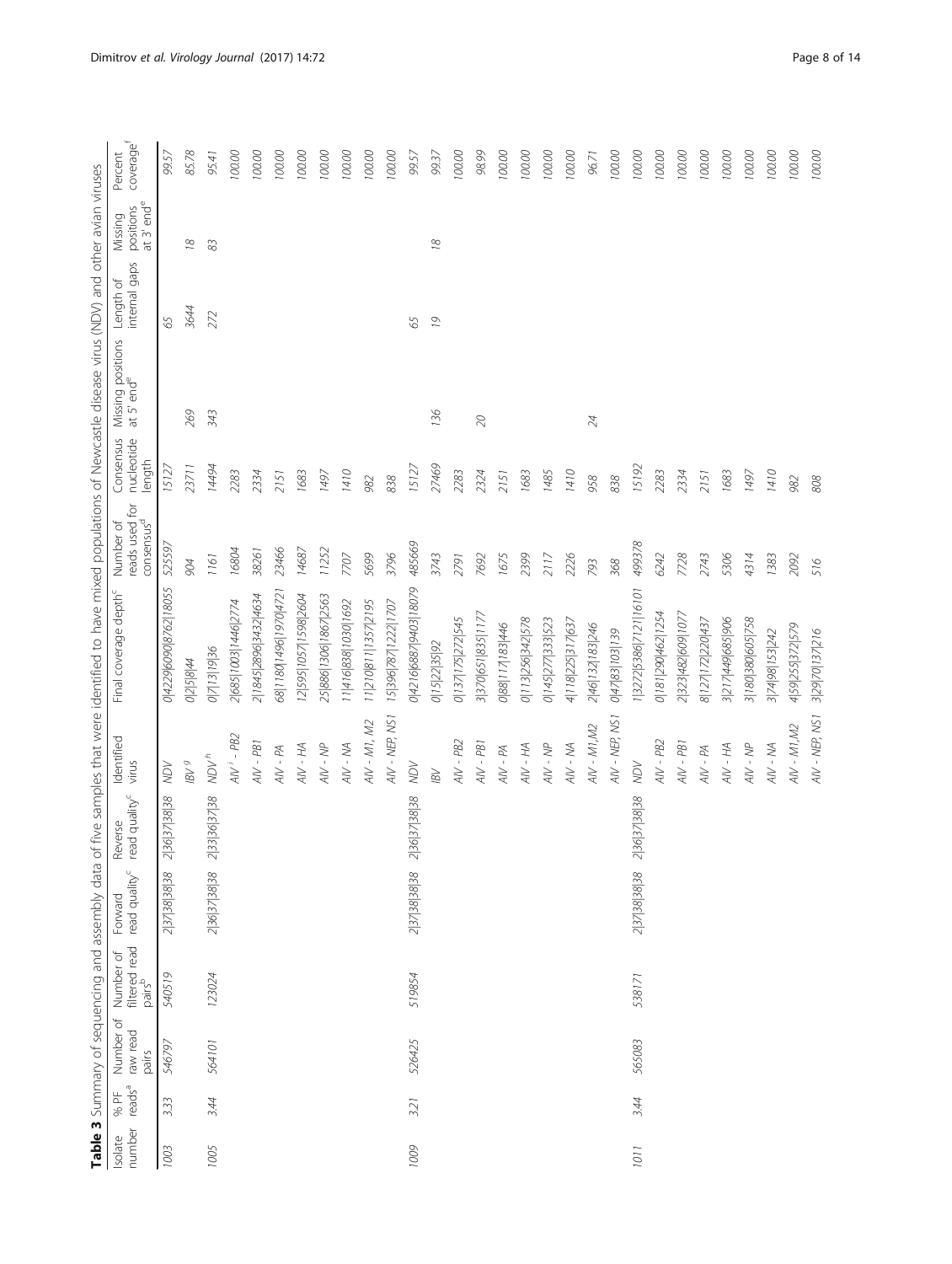| (Continued) |                    |               |                   |                               | Table 3 Summary of sequencing and assembly data of five samples that were identified to have mixed populations of Newcastle disease virus (NDV) and other avian viruses |     |       |                |    |        |
|-------------|--------------------|---------------|-------------------|-------------------------------|-------------------------------------------------------------------------------------------------------------------------------------------------------------------------|-----|-------|----------------|----|--------|
| 998         | 1.80 295662 294217 | 2 37 38 38 38 | 2 35 37 38 38 MDV |                               | 0 2248 3275 4719 11528 280492                                                                                                                                           |     | 15103 | 20             | 69 | 99.41  |
|             |                    |               |                   | AIV - PB2                     | 0 22 33 48 78                                                                                                                                                           | 477 | 2246  |                | 34 | 98.51  |
|             |                    |               |                   | $AW - PB1$                    | 0345685125                                                                                                                                                              | 698 | 2217  |                | 8  | 97.36  |
|             |                    |               |                   | $AV - PA$                     | 2 28 55 106 178                                                                                                                                                         | 767 | 2141  | $\overline{O}$ |    | 99.53  |
|             |                    |               |                   | HH - NA                       | 0 9 18 29 53                                                                                                                                                            | 204 | 1643  |                | 9P | 97.65  |
|             |                    |               |                   | $AV - NP$                     | 0 24 43 82 126                                                                                                                                                          | 430 | 1456  |                |    | 97.26  |
|             |                    |               |                   | AIV - NA                      | 1 21 28 41 83                                                                                                                                                           | 272 | 1304  |                | 75 | 92.23  |
|             |                    |               |                   | $AV - MI$ , $M2$              | 08286587                                                                                                                                                                | 96  | 923   | 56             |    | 92.62  |
|             |                    |               |                   | $AN - NEP$ , NS1 $O 17 28 40$ |                                                                                                                                                                         | 94  | 810   |                |    | 100.00 |

the fraction of reads assigned to each sample out of all number of reads that passed filter (i.e. pass-filter reads) the fraction of reads assigned to each sample out of all number of reads that passed filter (i.e. pass-filter reads)

the number of paired reads remaining after host and internal control filtering

ے ص numbers represent distribution (minimum | lower quartile | median | upper quartile | maximum)

numbers of paired reads used to re-call the final consensus for each sequence

def

for avian influenza viruses, the missing nucleotides refer to the beginning and the end of the coding sequences of the genes

 the fraction of the expected full genome length covered by the consensus scaffold (i.e. not containing unknown nucleotides), for avian influenza genes, the coverage represents comparison to the coding sequences of the genes only

<sup>9</sup> Infectious bronchitis virus

o con con con con coverage depth and number of reads used to re-call the final consensus for this NDV isolate were impacted by the presence of influenza virus A in the sample (influenza reads were estimated to be approximately 98% of all reads, data not shown)

 Avian influenza virus; PB2 = segment 1 polymerase PB2; PB1 = segment 2 polymerase PB1; PA = segment 3 polymerase PA; HA = segment 4 hemagglutinin; NP = segment 5 nucleocapsid protein; NA = segment 6 neuraminidase; M1, M2 = segment 7 matrix protein 1 and matrix protein 2; NEP = segment 8 nuclear export protein and nonstructural protein 1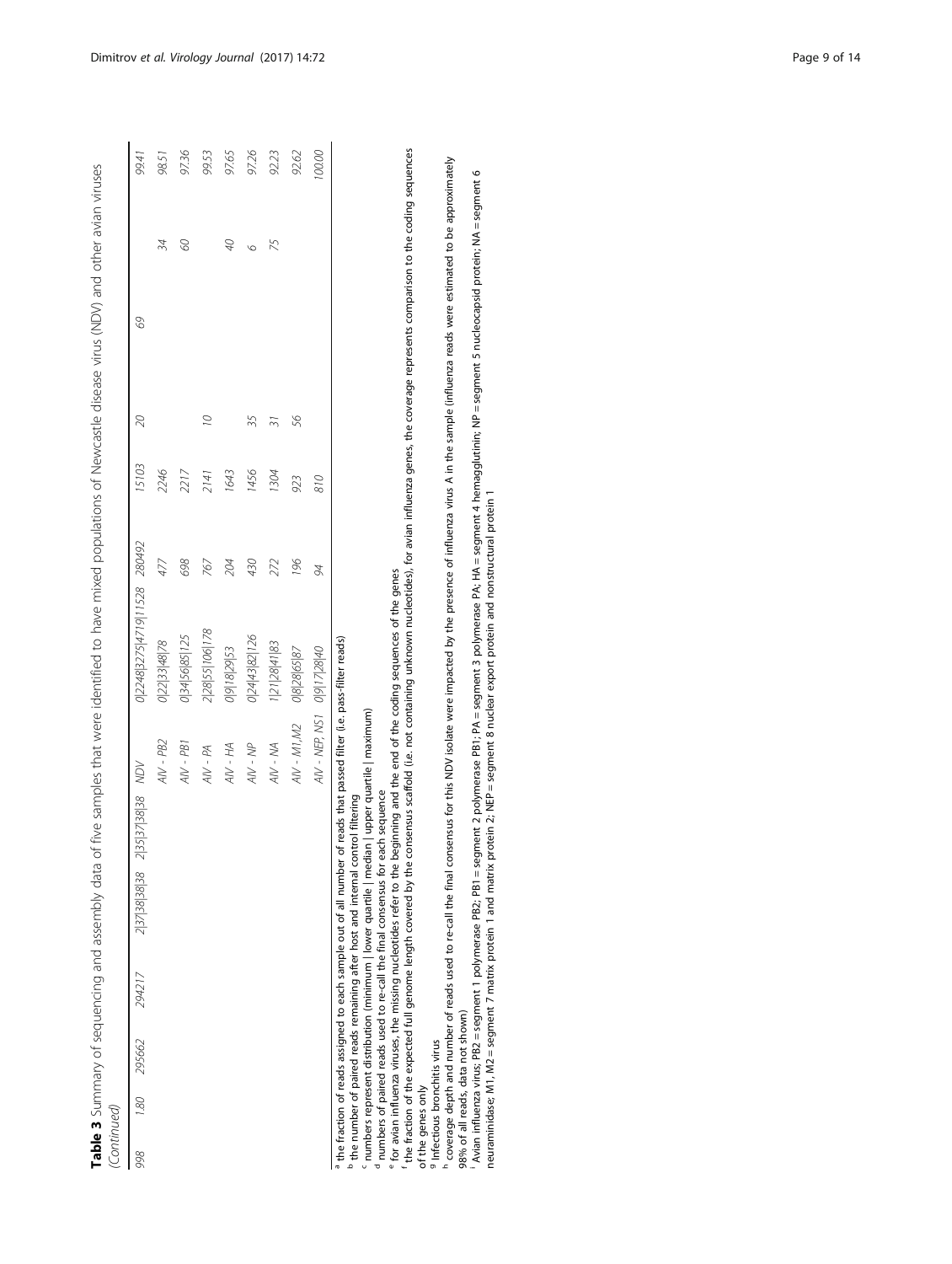| <b>Virus</b> |         | Number of reads | % fewer reads   |                        |              | Identity of Missing sequences at genome termini and internal gaps (in number of nucleotides) |                 |      |  |
|--------------|---------|-----------------|-----------------|------------------------|--------------|----------------------------------------------------------------------------------------------|-----------------|------|--|
| designation  | With    | Without         | without capture | consensus<br>sequences | With capture |                                                                                              | Without capture |      |  |
|              | capture | capture         |                 |                        |              | gaps                                                                                         |                 | gaps |  |
| 691          | 403515  | 283501          | 29.7            | 100%                   | 20           |                                                                                              | 26              |      |  |
| 698          | 363962  | 262452          | 27.9            | 100%                   |              |                                                                                              | 25              |      |  |
| 901          | 415661  | 285405          | 31.3            | 100%                   |              | 94                                                                                           |                 | 84   |  |

<span id="page-9-0"></span>Table 4 Comparison of differences in number of reads and genome coverage of three samples prepared with and without capture of NDV RNA

The avian influenza viruses belong to the family Orthomyxoviridae and have genomes containing eight segments of single-stranded, negative-sense RNA that code for 10 or 11 proteins, depending on the strain [\[57](#page-12-0)]. Despite the diverse nature of the RNA present in samples with mixed populations, the procedure described here successfully produced complete genomes of these viruses.

Our results also demonstrate the capability of the methodology to produce quality libraries and assemblies without any physical or mechanical enrichment. The cDNA and dsDNA concentrations were not found to be proportional to the initial total RNA concentrations. The introduced nuclease step aided digestion of host nucleic acids resulting in low average number (see Tables [2](#page-6-0) and [3\)](#page-7-0) of host-associated reads per sample. The abundance of host nucleic acids may pose a problem in obtaining sufficient numbers of viral reads for optimal viral genome assembly [[4\]](#page-11-0). To avoid or decrease problems caused by contamination with host sequences others have developed methodologies for enrichment of target viral RNAs. We have not utilized any pretreatment or purification; however, a target-specific capture step with biotinylated oligos designed from three different conservative regions of the NDV genome was tested. The comparison of results from samples with and without the RNA capture step presented here demonstrates that the primary tradeoff comes in the form of approximately 30% reduced depth of coverage, although the coverage was still sufficient for proper consensus re-calling (see Table 4). The ability of the capture step to reduce host sequences and other non-target RNA and to improve downstream assembly and analysis should be further assessed on different sample types (e.g. clinical samples, formalin-fixed paraffin-embedded samples) that may contain less amounts of viral RNA. For egggrown viruses with high viral titers the observed decrease of reads without the RNA capture step was not essential for obtaining complete coverage with sufficient depth. In clinical diagnostic samples, however, the number of NDV sequencing reads is often significantly lower, and introducing the RNA capture step could improve the final results.

There is a clear difference between the presented application of NGS and the use of this approach in diagnostics. Here we describe the use of high-titer egggrown viruses for production of high quality and deep data useful for detailed genomic characterization and rare variant analyses. However, the use of this NGS technology for diagnostics is more complex. It requires to clearly establish sensitivity, specificity and limit of detection based on the nature of samples and these are beyond the scope of the current work. The described methodology has been successfully transferred for use with clinical samples and optimization studies are in progress in our lab.

Prior to the production run, considerable time was spent optimizing the assembly and analysis workflow for the task at hand. While some of the steps in the workflow are fairly standard procedures in NGS analyses (QC summarization, adapter trimming, contaminant read filtering), others were tailored to the specific characteristics of the data being generated. The most critical optimization, however, was reducing estimated coverage depth to a level that would produce optimal assemblies. It has previously been shown that, past a certain level, increasing read depth can decrease de novo assembly quality [\[58\]](#page-13-0). This effect can have significant consequences when working with massively deep sequencing data such as viral population studies that can easily exceed 10000x sample coverage. Digital normalization has been included in similar workflows by others [[59, 60](#page-13-0)] but is often overlooked in naïve approaches to highcoverage de novo assembly. As the assembler used in our workflow (MIRA) is relatively resource-intensive overlap-layout-consensus (OLC) assembler, we chose a target (100x) at the lower end of the empirically determined optimal range to incorporate as a cut-off into the customized production workflow. Graph-based assemblers such as Velvet utilize de Bruijn graph algorithms and assemble data by representing the genome by a set of short k-mer sequences [[44\]](#page-12-0). Notably, graph-based assemblers are less resource-demanding and can be successfully utilized with limited computational resources. However, for graph-based assemblers, the k-mer size is an essential parameter [[44,](#page-12-0) [59, 60\]](#page-13-0) and the optimal value has to be determined depending on the characteristics of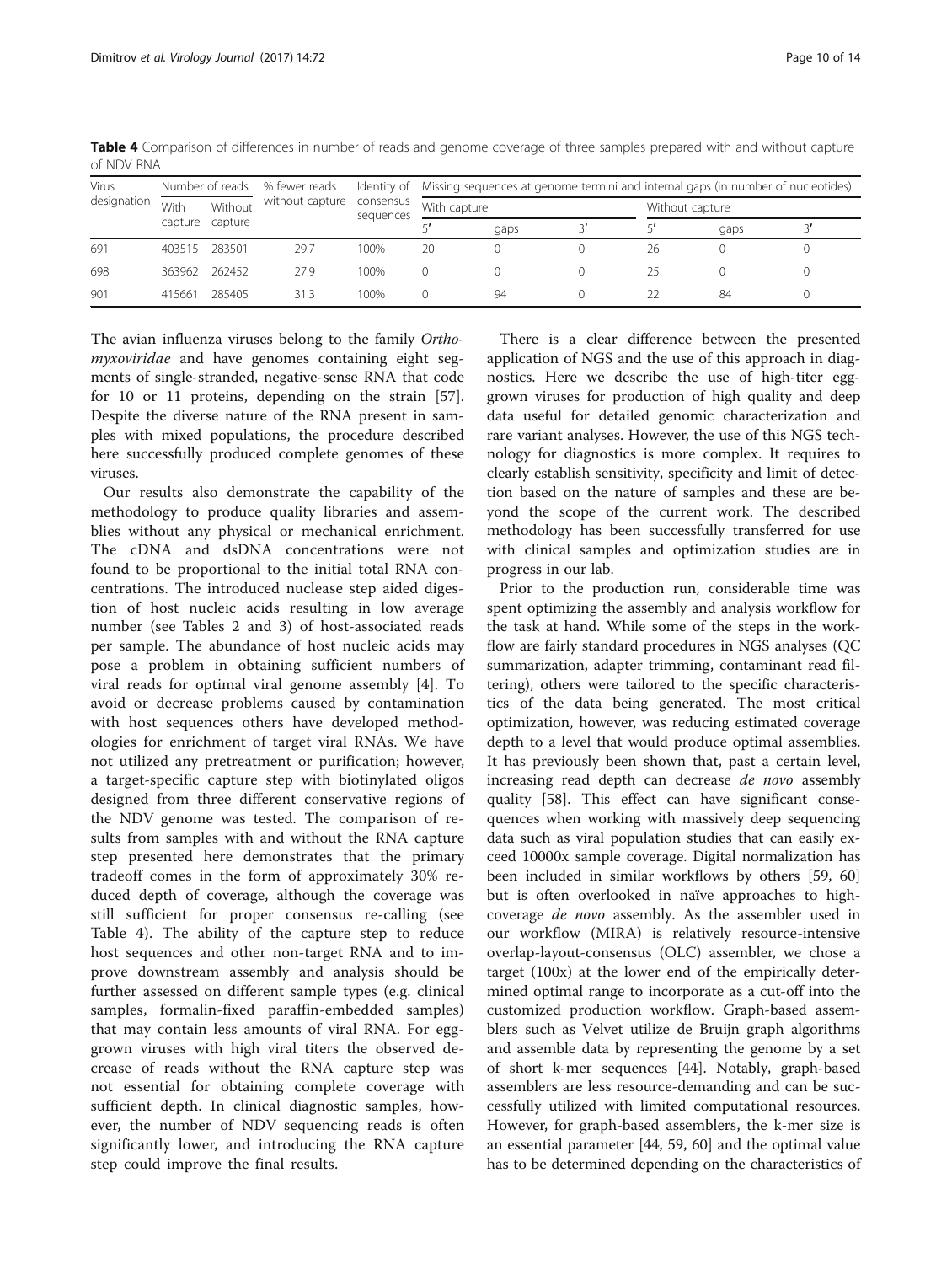<span id="page-10-0"></span>the sequence reads, while this is avoided using an OLC assembler. In our hands, MIRA consistently produces quality assemblies with minimal tuning needed. Additionally, due to the potential skewing effects of digital normalization and V-FAT scaffolding on the proportion of nucleotide variant frequencies, the post-assembly step to re-map the un-normalized data to the genome scaffold allowed for proper consensus re-calling and precise variant analysis.

One important aspect to the use of NGS approaches in mainstream viral sequencing studies is the capacity to multiplex samples in order to reduce costs. The time and cost summary for all steps (summarized in Additional file 5: Table S4) demonstrate that the simultaneous processing of 30 samples requires approximate one hour of operator time per sample with a cost of approximately 106 USD per sample. Those values, although still high for diagnostics purposes, are 15 to 20 times lower (based on internal estimates) compared to the cost of primer-based sequencing with Sanger technologies. Furthermore, the demonstrated lower and upper quartiles of median depth per position (2984 and 6894, respectively), allow for accurate consensus re-calling and rare variant analysis. The final output not only includes the consensus genome sequence but also produced a variant call format file [\(https://samtools.github.io/hts-specs/VCFv4.2.pdf](https://samtools.github.io/hts-specs/VCFv4.2.pdf)) and demonstrate that the protocol could be used for research on viral quasispecies and evolutionary studies (Dimitrov et al., in preparation). As previously reported by Gould et al., the 1998 Newcastle disease outbreak in Australia was preceded by several months of circulation of mutant quasispecies of the virulent cleavage site [\[61\]](#page-13-0). These viral variants were undetected in the Sanger consensus sequences but could have been detected and properly quantified if the methodology described here was available at that time. The obtained genomic coverages (see Tables [2](#page-6-0) and [3\)](#page-7-0) illustrate the ability of the described protocol in generating fulllength or near-full-length RNA virus genomes. Although very short internal gaps were present due to complete absence of coverage in the raw data and short sequences at the genome termini were missing, all coding sequences (commonly used in genetic studies) were obtained.

The total turnaround time for the entire testing (sample preparation, sequencing and analyses) was approximately 72 h, of which most of the time consisted of library preparation and the sequence run. The duration of the sequencing run could be reduced by approximately 15 h by using a 300-cycle configuration without any anticipated drop-off in assembly quality based on our observed fragment length distributions, although this assumption is untested. The time taken for data analysis may be expected to vary somewhat based on the available computational resources in a lab, although in

our protocol this represents a small fraction of the total turnaround time to begin with.

The obtained results were phylogenetically consistent with preliminary studies of the tested viruses (data not shown) and expectations based on previous research. Almost all of the samples from Pakistan were of subgenotype VIIi which is currently circulating in Pakistan and may be causing a new panzootic [\[25](#page-12-0), [62](#page-13-0)]. Ukrainian samples were of different sub-genotypes (II, VIg and VIId) that have been reported to be isolated from pigeons in Ukraine [\[25\]](#page-12-0) and also in Europe [\[63](#page-13-0)]. The Nigerian samples were of genotypes XIVb and XVIIa which have been reported to circulate in Nigeria since 2006 [[64\]](#page-13-0) and previously un-sequenced full-length genomes of these sub-genotypes have been reported by us [[48, 49\]](#page-12-0). In addition, and demonstrating the broad applicability and the advantages of the de novo approach described here, the first complete APMV-13 genome was obtained [[17](#page-11-0)] and avian influenza and infectious bronchitis viruses populations were identified. Phylogenetic analyses of the obtained NDV and IBV sequences are presented in Additional file 6: Figures S2 and S3).

## Conclusion

In summary, a robust chemistry and bioinformatics protocol utilizing publicly available tools to sequence and analyze complete genomes from small RNA viruses is described. Thirty-five full-length or near-full-length avian RNA viral genomes with a high median coverage depth were successfully sequenced out of 30 samples. The applied *de novo* approach allowed identification of mixed viral populations in some of the samples. The combination of multiplexing NGS technology with the customized Galaxy workflow platform enabled a quick turnaround time and cost-efficient methodology for simultaneous characterization of multiple viral genomes.

# Additional files

[Additional file 1: Table S1.](dx.doi.org/10.1186/s12985-017-0741-5) Background information of the avian paramyxovirus isolates used in this study. (DOCX 15 kb)

[Additional file 2: Figure S1.](dx.doi.org/10.1186/s12985-017-0741-5) Major processing steps used in the current study (PDF 222 kb)

[Additional file 3: Table S2.](dx.doi.org/10.1186/s12985-017-0741-5) Nucleic acid concentrations and library fragment size distributions of thirty virus isolates used in the study. (DOCX 18 kb)

[Additional file 4: Table S3.](dx.doi.org/10.1186/s12985-017-0741-5) Sequences of primers used for sequencing internal gaps and missing termini. (DOCX 13 kb)

[Additional file 5: Table S4.](dx.doi.org/10.1186/s12985-017-0741-5) Time and cost analysis of next-generation sequencing of thirty avian paramyxovirus isolates. (DOCX 15 kb)

[Additional file 6: Figure S2.](dx.doi.org/10.1186/s12985-017-0741-5) Phylogenetic analysis based on the complete genome coding sequence of Newcastle disease virus isolates studied here and selected closely related sequences from GenBank. Figure S3. Phylogenetic analysis based on the hypervariable region of the spike protein gene of Infectious bronchitis virus studied here and selected closely related sequences from GenBank. (PDF 142 kb)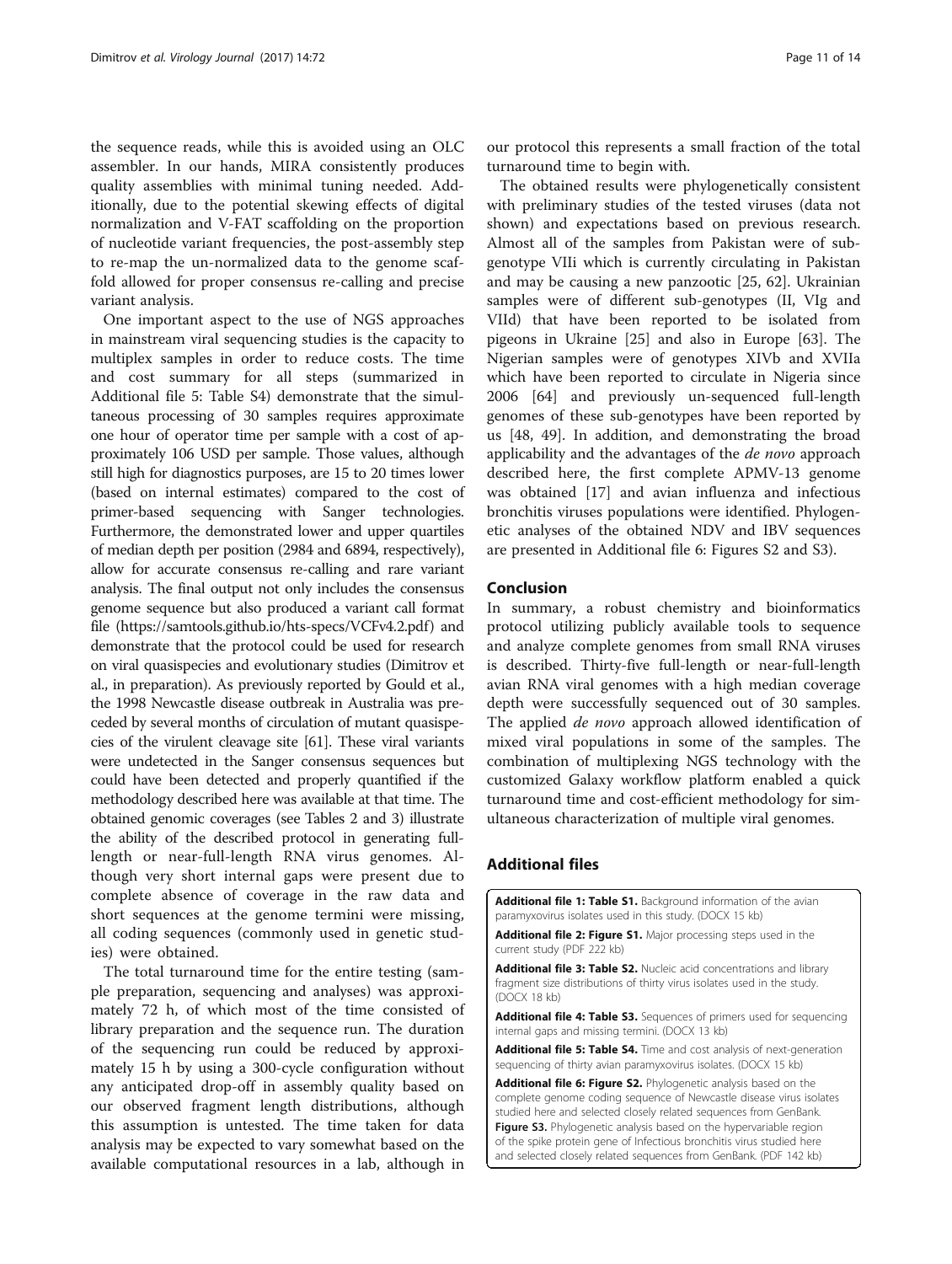#### <span id="page-11-0"></span>Acknowledgements

The authors gratefully acknowledge Dawn Williams-Coplin and Tim Olivier for their technical assistance. We appreciate critical and constructive reviews provided by three anonymous reviewers. The mention of trade names or commercial products in this publication is solely for the purpose of providing specific information and does not imply recommendation or endorsement by the U.S. Department of Agriculture. The USDA is an equal opportunity provider and employer.

#### Funding

This work was supported by USDA/ARS CRIS 6040-32000-072, U.S. Defense Threat Reduction Agency BAA projects FRCALL12-6-2-0005 and ARS#715 FRCALL 12-6-1- 0046, and U.S. Department of State Biosecurity Engagement Program NDV 31063.

#### Availability of data and materials

The complete genome sequences ( $n = 28$ ) of the Newcastle disease virus isolates obtained in this study were submitted to GenBank and are available under the accession numbers KY171989 to KY171995, KY076030 to KY076039, KY076043, KU295453 to KU295455, KX496962 to KX496964, KY042127, KX236101, KU133362, and KT948996. The sequence of the APMV-13 is available under accession number KX119151. The nucleotide sequences of the four H9N2 AIVs have been deposited in GenBank under accession numbers KU042891 to KU042922. The sequences of the two IBV are available under accession numbers KY588134 and KY588135. All software tools utilized in the workflow that are not described elsewhere, along with their Galaxy wrappers, can be found online at [https://](https://github.com/jvolkening/b2b-utils) [github.com/jvolkening/b2b-utils.](https://github.com/jvolkening/b2b-utils)

#### Authors' contributions

CLA, PS, KMD, and PJM conceived this project. AW, SFR, IS, and TMJ coordinated field sampling efforts and isolated viruses. PS, IVG, and AW prepared and sequenced the viral isolates. JDV developed the Galaxy workflow and associated software tools. PS, KMD, JDV, and CLA conducted analyses of the data. PS, KMD, JDV, PJM, and CLA wrote the manuscript. All authors read and approved the final manuscript.

#### Competing interests

The authors declare that they have no competing interests.

#### Consent for publication

Not applicable.

#### Ethics approval and consent to participate

Not applicable.

## Publisher's Note

Springer Nature remains neutral with regard to jurisdictional claims in published maps and institutional affiliations.

#### Author details

<sup>1</sup> Exotic and Emerging Avian Viral Diseases Research Unit, Southeast Poultry Research Laboratory, US National Poultry Research Center, Agricultural Research Service, USDA, 934 College Station Road, Athens, GA 30605, USA. <sup>2</sup>BASE2BIO, 1945 Arlington Drive, Oshkosh, WI 54904, USA. <sup>3</sup>National Scientific Center Institute of Experimental and Clinical Veterinary Medicine, 83 Pushkinskaya Street, Kharkiv 61023, Ukraine. <sup>4</sup>Quality Operations Laboratory (QOL), University of Veterinary and Animal Sciences, Syed Abdul Qadir Jilani Road, Lahore 54000, Pakistan. <sup>5</sup>Institute of Biochemistry and Biotechnology, University of Veterinary and Animal Sciences, Syed Abdul Qadir Jilani Road, Lahore 54000, Pakistan. <sup>6</sup>Regional Laboratory for Animal Influenza and other Transboundary Animal Diseases, National Veterinary Research Institute, PMB01, Vom 930010, Plateau State, Nigeria.

#### Received: 16 February 2017 Accepted: 29 March 2017 Published online: 07 April 2017

#### References

1. Wu Q, Ding SW, Zhang Y, Zhu S. Identification of viruses and viroids by next-generation sequencing and homology-dependent and homologyindependent algorithms. Annu Rev Phytopathol. 2015;53:425–44. [http://doi.org/10.1146/annurev-phyto-080614-120030.](http://doi.org/10.1146/annurev-phyto-080614-120030)

- 2. Victoria JG, Kapoor A, Li L, Blinkova O, Slikas B, Wang C, Naeem A, Zaidi S, Delwart E. Metagenomic analyses of viruses in stool samples from children with acute flaccid paralysis. J Virol. 2009;83:4642–51. [http://doi.org/10.1128/](http://doi.org/10.1128/jvi.02301-08) [jvi.02301-08](http://doi.org/10.1128/jvi.02301-08).
- 3. Allander T, Emerson SU, Engle RE, Purcell RH, Bukh J. A virus discovery method incorporating DNase treatment and its application to the identification of two bovine parvovirus species. Proc Natl Acad Sci U S A. 2001;98:11609–14.<http://dx.doi.org/10.1073/pnas.211424698>.
- 4. Neill JD, Bayles DO, Ridpath JF. Simultaneous rapid sequencing of multiple RNA virus genomes. J Virol Methods. 2014;201:68–72. [http://doi.org/10.1016/](http://doi.org/10.1016/j.jviromet.2014.02.016) [j.jviromet.2014.02.016](http://doi.org/10.1016/j.jviromet.2014.02.016).
- 5. Reuter G, Pankovics P, Boros A. Identification of a novel astrovirus in a domestic pig in Hungary. Arch Virol. 2011;156:125–8. [http://doi.org/10.1007/](http://doi.org/10.1007/s00705-010-0827-5) [s00705-010-0827-5.](http://doi.org/10.1007/s00705-010-0827-5)
- 6. Cholleti H, Hayer J, Abilio AP, Mulandane FC, Verner-Carlsson J, Falk KI, Fafetine JM, Berg M, Blomstrom AL. Discovery of novel viruses in mosquitoes from the Zambezi valley of Mozambique. PLoS One. 2016;11: e0162751. [http://doi.org/10.1371/journal.pone.0162751.](http://doi.org/10.1371/journal.pone.0162751)
- 7. Chiu CY. Viral pathogen discovery. Curr Opin Microbiol. 2013;16:468–78. [http://dx.doi.org/10.1016/j.mib.2013.05.001.](http://dx.doi.org/10.1016/j.mib.2013.05.001)
- 8. Chandriani S, Skewes-Cox P, Zhong W, Ganem DE, Divers TJ, Van Blaricum AJ, Tennant BC, Kistler AL. Identification of a previously undescribed divergent virus from the Flaviviridae family in an outbreak of equine serum hepatitis. Proc Natl Acad Sci U S A. 2013;110:E1407–15. [http://dx.doi.org/10.](http://dx.doi.org/10.1073/pnas.1219217110) [1073/pnas.1219217110.](http://dx.doi.org/10.1073/pnas.1219217110)
- 9. Li L, Pesavento PA, Leutenegger CM, Estrada M, Coffey LL, Naccache SN, Samayoa E, Chiu C, Qiu J, Wang C, et al. A novel bocavirus in canine liver. Virol J. 2013;10:54. [http://dx.doi.org/10.1186/1743-422x-10-54.](http://dx.doi.org/10.1186/1743-422x-10-54)
- 10. Lauck M, Sibley SD, Lara J, Purdy MA, Khudyakov Y, Hyeroba D, Tumukunde A, Weny G, Switzer WM, Chapman CA, et al. A novel hepacivirus with an unusually long and intrinsically disordered NS5A protein in a wild Old World primate. J Virol. 2013;87:8971–81.<http://dx.doi.org/10.1128/jvi.00888-13>.
- 11. Djikeng A, Halpin R, Kuzmickas R, Depasse J, Feldblyum J, Sengamalay N, Afonso C, Zhang X, Anderson NG, Ghedin E, Spiro DJ. Viral genome sequencing by random priming methods. BMC Genomics. 2008;9:5. [http://dx.doi.org/10.1186/1471-2164-9-5.](http://dx.doi.org/10.1186/1471-2164-9-5)
- 12. Thurber RV, Haynes M, Breitbart M, Wegley L, Rohwer F. Laboratory procedures to generate viral metagenomes. Nat Protoc. 2009;4:470–83. [http://dx.doi.org/10.1038/nprot.2009.10.](http://dx.doi.org/10.1038/nprot.2009.10)
- 13. Marston DA, McElhinney LM, Ellis RJ, Horton DL, Wise EL, Leech SL, David D, de Lamballerie X, Fooks AR. Next generation sequencing of viral RNA genomes. BMC Genomics. 2013;14:444. [http://dx.doi.org/10.1186/1471-](http://dx.doi.org/10.1186/1471-2164-14-444) [2164-14-444.](http://dx.doi.org/10.1186/1471-2164-14-444)
- 14. Rosseel T, Ozhelvaci O, Freimanis G, Van Borm S. Evaluation of convenient pretreatment protocols for RNA virus metagenomics in serum and tissue samples. J Virol Methods. 2015;222:72–80. [http://dx.doi.org/10.1016/j.](http://dx.doi.org/10.1016/j.jviromet.2015.05.010) [jviromet.2015.05.010](http://dx.doi.org/10.1016/j.jviromet.2015.05.010).
- 15. Zhao J, Liu J, Vemula SV, Lin C, Tan J, Ragupathy V, Wang X, Mbondji-Wonje C, Ye Z, Landry ML, Hewlett I. Sensitive detection and simultaneous discrimination of influenza a and B viruses in nasopharyngeal swabs in a single assay using next-generation sequencing-based diagnostics. PLoS One. 2016;11:e0163175. [http://doi.org/10.1371/journal.pone.0163175.](http://doi.org/10.1371/journal.pone.0163175)
- 16. Rosseel T, Lambrecht B, Vandenbussche F, van den Berg T, Van Borm S. Identification and complete genome sequencing of paramyxoviruses in mallard ducks (Anas platyrhynchos) using random access amplification and next generation sequencing technologies. Virol J. 2011;8:463. [http://dx.doi.](http://dx.doi.org/10.1186/1743-422x-8-463) [org/10.1186/1743-422x-8-463.](http://dx.doi.org/10.1186/1743-422x-8-463)
- 17. Goraichuk I, Sharma P, Stegniy B, Muzyka D, Pantin-Jackwood MJ, Gerilovych A, Solodiankin O, Bolotin V, Miller PJ, Dimitrov KM, Afonso CL. Complete genome sequence of an avian paramyxovirus representative of putative New serotype 13. Genome Announc. 2016;4:e00729–16. [http://dx.doi.org/10.](http://dx.doi.org/10.1128/genomeA.00729-16) [1128/genomeA.00729-16](http://dx.doi.org/10.1128/genomeA.00729-16).
- 18. Afonso CL, Amarasinghe GK, Banyai K, Bao Y, Basler CF, Bavari S, Bejerman N, Blasdell KR, Briand FX, Briese T, et al. Taxonomy of the order Mononegavirales: update 2016. Arch Virol. 2016;161:2351–60. [http://dx.doi.org/10.1007/s00705-](http://dx.doi.org/10.1007/s00705-016-2880-1) [016-2880-1](http://dx.doi.org/10.1007/s00705-016-2880-1).
- 19. Thampaisarn R, Bui VN, Trinh DQ, Nagai M, Mizutani T, Omatsu T, Katayama Y, Gronsang D, Le DH, Ogawa H, Imai K. Characterization of avian paramyxovirus serotype 14, a novel serotype, isolated from a duck fecal sample in Japan. Virus Res. 2016;228:46–57. [http://dx.doi.org/10.1016/j.virusres.](http://dx.doi.org/10.1016/j.virusres.2016.11.018) [2016.11.018](http://dx.doi.org/10.1016/j.virusres.2016.11.018).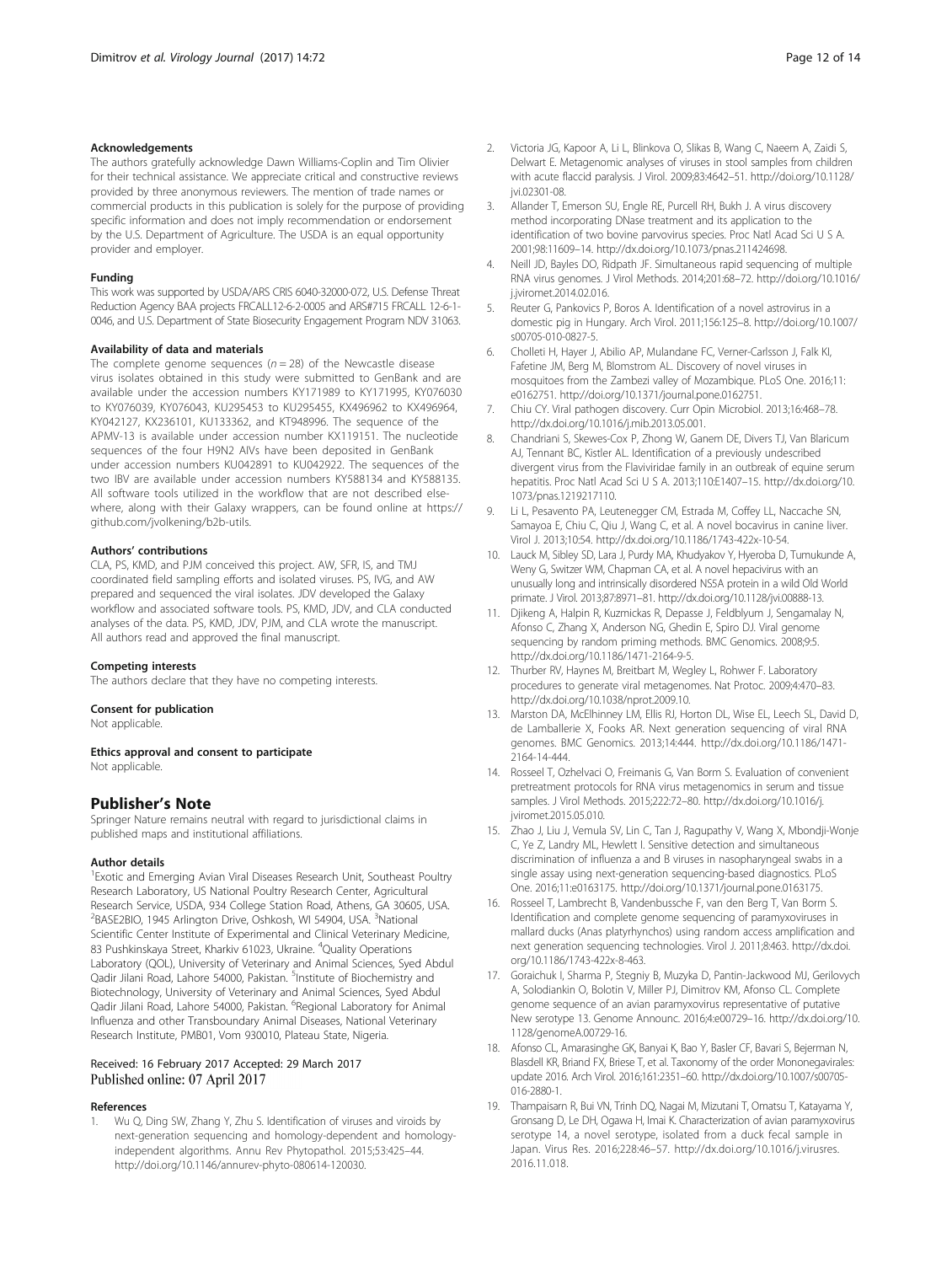- <span id="page-12-0"></span>20. Chambers P, Millar NS, Bingham RW, Emmerson PT. Molecular cloning of complementary DNA to Newcastle disease virus, and nucleotide sequence analysis of the junction between the genes encoding the haemmaglutininneuraminidase and the large protein. J Gen Virol. 1986;67:475–86. [http://dx.](http://dx.doi.org/10.1099/0022-1317-67-3-475) [doi.org/10.1099/0022-1317-67-3-475](http://dx.doi.org/10.1099/0022-1317-67-3-475).
- 21. Miller PJ, Koch G. Newcastle disease. In: Swayne DE, Glisson JR, McDougald LR, Nolan LK, Suarez DL, Nair V, editors. Diseases of poultry. 13th ed. Hoboken: Wiley-Blackwell; 2013. p. 89–138.
- 22. Miller PJ, Decanini EL, Afonso CL. Newcastle disease: evolution of genotypes and the related diagnostic challenges. Infect Genet Evol. 2010;10:26–35. <http://dx.doi.org/10.1016/j.meegid.2009.09.012>.
- 23. Czeglédi A, Ujvári D, Somogyi E, Wehmann E, Werner O, Lomniczi B. Third genome size category of avian paramyxovirus serotype 1 (Newcastle disease virus) and evolutionary implications. Virus Res. 2006;120:36–48. [http://dx.doi.org/10.1016/j.virusres.2005.11.009.](http://dx.doi.org/10.1016/j.virusres.2005.11.009)
- 24. Diel DG, da Silva LH, Liu H, Wang Z, Miller PJ, Afonso CL. Genetic diversity of avian paramyxovirus type 1: proposal for a unified nomenclature and classification system of Newcastle disease virus genotypes. Infect Genet Evol. 2012;12:1770–9. [http://dx.doi.org/10.1016/j.meegid.2012.07.012.](http://dx.doi.org/10.1016/j.meegid.2012.07.012)
- 25. Dimitrov KM, Ramey AM, Qiu X, Bahl J, Afonso CL. Temporal, geographic, and host distribution of avian paramyxovirus 1 (Newcastle disease virus). Infect Genet Evol. 2016;39:22–34. [http://dx.doi.org/10.1016/j.meegid.](http://dx.doi.org/10.1016/j.meegid.2016.01.008) [2016.01.008](http://dx.doi.org/10.1016/j.meegid.2016.01.008).
- 26. Miller PJ, Kim LM, Ip HS, Afonso CL. Evolutionary dynamics of Newcastle disease virus. Virology. 2009;391:64–72. [http://dx.doi.org/10.1016/j.virol.2009.](http://dx.doi.org/10.1016/j.virol.2009.05.033) [05.033.](http://dx.doi.org/10.1016/j.virol.2009.05.033)
- 27. Rue CA, Susta L, Brown CC, Pasick JM, Swafford SR, Wolf PC, Killian ML, Pedersen JC, Miller PJ, Afonso CL. Evolutionary Changes Affecting Rapid Diagnostic of 2008 Newcastle Disease Viruses Isolated from Double-Crested Cormorants. J Clin Microbiol. 2010. http://dx.doi.org[/10.1128/JCM.02213-09](http://dx.doi.org/10.1128/JCM.02213-09)
- 28. Kim LM, Afonso CL, Suarez DL. Effect of probe-site mismatches on detection of virulent Newcastle disease viruses using a fusion-gene real-time reverse transcription polymerase chain reaction test. J Vet Diagn Invest. 2006;18: 519–28. PMID:17121078.
- 29. Khan TA, Rue CA, Rehmani SF, Ahmed A, Wasilenko JL, Miller PJ, Afonso CL. Phylogenetic and biological characterization of Newcastle disease virus isolates from Pakistan. J Clin Microbiol. 2010;48:1892–4. [http://dx.doi.org/10.](http://dx.doi.org/10.1128/JCM.00148-10) [1128/JCM.00148-10.](http://dx.doi.org/10.1128/JCM.00148-10)
- 30. Allison AB, Gottdenker NL, Stallknecht DE. Wintering of neurotropic velogenic Newcastle disease virus and West Nile virus in double-crested cormorants (Phalacrocorax auritus) from the Florida Keys. Avian Dis. 2005;49: 292–7. [http://dx.doi.org/10.1637/7278-091304R.](http://dx.doi.org/10.1637/7278-091304R)
- 31. Alexander DJ, Swayne DE. Newcastle disease virus and other avian paramyxoviruses. In: Swayne DE, Glisson JR, Jackwood MW, Pearson JE, Reed WM, editors. A Laboratory Manual for the Isolation and Identification of Avian Pathogens. 4th ed. Kennett Square: The American Association of Avian Pathologists; 1998. p. 156–63.
- 32. Afgan E, Baker D, Van den Beek M, Blankenberg D, Bouvier D, Čech M, Chilton J, Clements D, Coraor N, Eberhard C. The Galaxy platform for accessible, reproducible and collaborative biomedical analyses: 2016 update. Nucleic Acids Res. 2016;gkw343.<http://doi.org/10.1093/nar/gkw343>
- 33. Andrews S. FastQC A Quality Control tool for High Throughput Sequence Data.<http://www.bioinformatics.babraham.ac.uk/projects/fastqc/>. Accessed 1 Feb 2017.
- 34. Martin M. Cutadapt removes adapter sequences from high-throughput sequencing reads. EMBnet Journal. 2011;17:10–2. [http://dx.doi.org/10.14806/](http://dx.doi.org/10.14806/ej.17.1.200) [ej.17.1.200.](http://dx.doi.org/10.14806/ej.17.1.200)
- 35. Li H, Durbin R. Fast and accurate long-read alignment with Burrows-Wheeler transform. Bioinformatics. 2010;26:589–95. [http://dx.doi.org/10.](http://dx.doi.org/10.1093/bioinformatics/btp698) [1093/bioinformatics/btp698.](http://dx.doi.org/10.1093/bioinformatics/btp698)
- 36. Li H. Aligning sequence reads, clone sequences and assembly contigs with BWA-MEM. arXiv preprint arXiv:13033997. 2013.
- 37. Cock PJ. Galaxy tool for filtering reads by mapping. [http://toolshed.g2.bx.](http://toolshed.g2.bx.psu.edu/view/peterjc/seq_filter_by_mapping) [psu.edu/view/peterjc/seq\\_filter\\_by\\_mapping.](http://toolshed.g2.bx.psu.edu/view/peterjc/seq_filter_by_mapping) Accessed 1 Feb 2017.
- 38. Zhang J, Kobert K, Flouri T, Stamatakis A. PEAR: a fast and accurate Illumina Paired-End reAd mergeR. Bioinformatics. 2014;30:614–20. [http://dx.doi.org/](http://dx.doi.org/10.1093/bioinformatics/btt593) [10.1093/bioinformatics/btt593](http://dx.doi.org/10.1093/bioinformatics/btt593).
- 39. Crusoe MR, Alameldin HF, Awad S, Boucher E, Caldwell A, Cartwright R, Charbonneau A, Constantinides B, Edvenson G, Fay S, et al. The khmer software package: enabling efficient nucleotide sequence analysis. F1000Res. 2015;4:900.<http://dx.doi.org/10.12688/f1000research.6924.1>.
- 40. Brown CT, Howe A, Zhang Q, Pyrkosz AB, Brom TH. A reference-free algorithm for computational normalization of shotgun sequencing data. arXiv preprint arXiv:12034802. 2012.
- 41. Chevreux B, Wetter T, Suhai S. Genome sequence assembly using trace signals and additional sequence information. In: computer science and biology; Hanover. Germany. 1999;99:45–56.
- 42. Wilm A, Aw PP, Bertrand D, Yeo GH, Ong SH, Wong CH, Khor CC, Petric R, Hibberd ML, Nagarajan N. LoFreq: a sequence-quality aware, ultra-sensitive variant caller for uncovering cell-population heterogeneity from highthroughput sequencing datasets. Nucleic Acids Res. 2012;40:11189–201. [http://dx.doi.org/10.1093/nar/gks918.](http://dx.doi.org/10.1093/nar/gks918)
- 43. Tamura K, Stecher G, Peterson D, Filipski A, Kumar S. MEGA6: molecular evolutionary genetics analysis version 6.0. Mol Biol Evol. 2013;30:2725–9. <http://dx.doi.org/10.1093/molbev/mst197>.
- 44. Zerbino DR, Birney E. Velvet: algorithms for de novo short read assembly using de Bruijn graphs. Genome Res. 2008;18:821–9. [http://doi.org/10.1101/](http://doi.org/10.1101/gr.074492.107) [gr.074492.107.](http://doi.org/10.1101/gr.074492.107)
- 45. Lee DH, Swayne DE, Sharma P, Rehmani SF, Wajid A, Suarez DL, Afonso C. H9N2 low pathogenic avian influenza in Pakistan (2012-2015). Vet Rec Open. 2016;3:e000171. [http://doi.org/10.1136/vetreco-2016-000171.](http://doi.org/10.1136/vetreco-2016-000171)
- 46. Alfson KJ, Beadles MW, Griffiths A. A new approach to determining whole viral genomic sequences including termini using a single deep sequencing run. J Virol Methods. 2014;208:1–5. [http://doi.org/10.1016/j.](http://doi.org/10.1016/j.jviromet.2014.07.023) [jviromet.2014.07.023](http://doi.org/10.1016/j.jviromet.2014.07.023).
- 47. Brown PA, Briand F-X, Guionie O, Lemaitre E, Courtillon C, Henry A, Jestin V, Eterradossi N. An alternative method to determine the 5' extremities of non-segmented, negative sense RNA viral genomes using positive replication intermediate 3' tailing: Application to two members of the Paramyxoviridae family. J Virol Methods. 2013;193:121–7. [http://dx.doi.org/](http://dx.doi.org/10.1016/j.jviromet.2013.05.007) [10.1016/j.jviromet.2013.05.007](http://dx.doi.org/10.1016/j.jviromet.2013.05.007).
- 48. Shittu I, Sharma P, Joannis TM, Volkening JD, Odaibo GN, Olaleye DO, Williams-Coplin D, Solomon P, Abolnik C, Miller PJ, et al. Complete genome sequence of a genotype XVII Newcastle disease virus, isolated from an apparently healthy domestic duck in Nigeria. Genome Announc. 2016;4: e01716–15. [http://dx.doi.org/10.1128/genomeA.01716-15.](http://dx.doi.org/10.1128/genomeA.01716-15)
- 49. Shittu I, Sharma P, Volkening JD, Solomon P, Sulaiman LK, Joannis TM, Williams-Coplin D, Miller PJ, Dimitrov KM, Afonso CL. Identification and complete genome sequence analysis of a genotype XIV Newcastle disease virus from Nigeria. Genome Announc. 2016;4:e01581–15. [http://dx.doi.org/](http://dx.doi.org/10.1128/genomeA.01581-15) [10.1128/genomeA.01581-15](http://dx.doi.org/10.1128/genomeA.01581-15).
- 50. Yurchenko KS, Sivay MV, Glushchenko AV, Alkhovsky SV, Shchetinin AM, Shchelkanov MY, Shestopalov AM. Complete Genome Sequence of a Newcastle Disease Virus Isolated from a Rock Dove (Columba livia) in the Russian Federation. Genome Announc. 2015; 3e01514-14. [http://dx.doi.org/](http://dx.doi.org/10.1128/genomeA.01514-14) [10.1128/genomeA.01514-14](http://dx.doi.org/10.1128/genomeA.01514-14).
- 51. Yurchenko KS, Sobolev IA, Glushchenko AV, Shestopalov AM. Complete genome sequence of genotype Ib Newcastle disease virus isolated from a mallard (anas platyrhynchos) in Russia. Genome Announc. 2015;3. [http://dx.](http://dx.doi.org/10.1128/genomeA.01414-15) [doi.org/10.1128/genomeA.01414-15.](http://dx.doi.org/10.1128/genomeA.01414-15)
- 52. Van Borm S, Rosseel T, Steensels M, van den Berg T, Lambrecht B. What's in a strain? Viral metagenomics identifies genetic variation and contaminating circoviruses in laboratory isolates of pigeon paramyxovirus type 1. Virus Res. 2013;171:186–93. [http://doi.org/10.1016/j.virusres.2012.11.017.](http://doi.org/10.1016/j.virusres.2012.11.017)
- 53. Shabbir MZ, Akhtar S, Tang Y, Yaqub T, Ahmad A, Mustafa G, Alam MA, Santhakumar D, Nair V, Munir M. Infectivity of wild bird-origin avian paramyxovirus serotype 1 and vaccine effectiveness in chickens. J Gen Virol. 2016;97:3161–73.<http://doi.org/10.1099/jgv.0.000618>.
- 54. Satharasinghe DA, Murulitharan K, Tan SW, Yeap SK, Munir M, Ideris A, Omar AR. Detection of inter-lineage natural recombination in avian paramyxovirus serotype 1 using simplified deep sequencing platform. Front Microbiol. 2016;7:1907. [http://dx.doi.org/10.3389/fmicb.2016.01907.](http://dx.doi.org/10.3389/fmicb.2016.01907)
- 55. Van Borm S, Rizotto LS, Ullmann LS, Scagion GP, Malossi CD, Simao RM, Araujo Jr JP, Cordeiro IM, Keid LB, Oliveira TM, et al. Complete genome sequence of a vaccinal Newcastle disease virus strain isolated from an Owl (Rhinoptynx clamator). Genome Announc. 2016;4. [http://dx.doi.org/10.1128/genomeA.01243-16.](http://dx.doi.org/10.1128/genomeA.01243-16)
- 56. Jackwood MW, de Wit S. Infectious bronchitis. In: Swayne DE, Glisson JR, McDougald LR, Nolan LK, Suarez DL, Nair V, editors. Diseases of poultry. 13th ed. Hoboken: Wiley-Blackwell; 2013. p. 139–59.
- 57. Swayne DE, Suarez DL, Sims LD. Influenza. In: Swayne DE, Glisson JR, McDougald LR, Nolan LK, Suarez DL, Nair V, editors. Diseases of poultry. 13th ed. Hoboken: Wiley-Blackwell; 2013. p. 181–218.